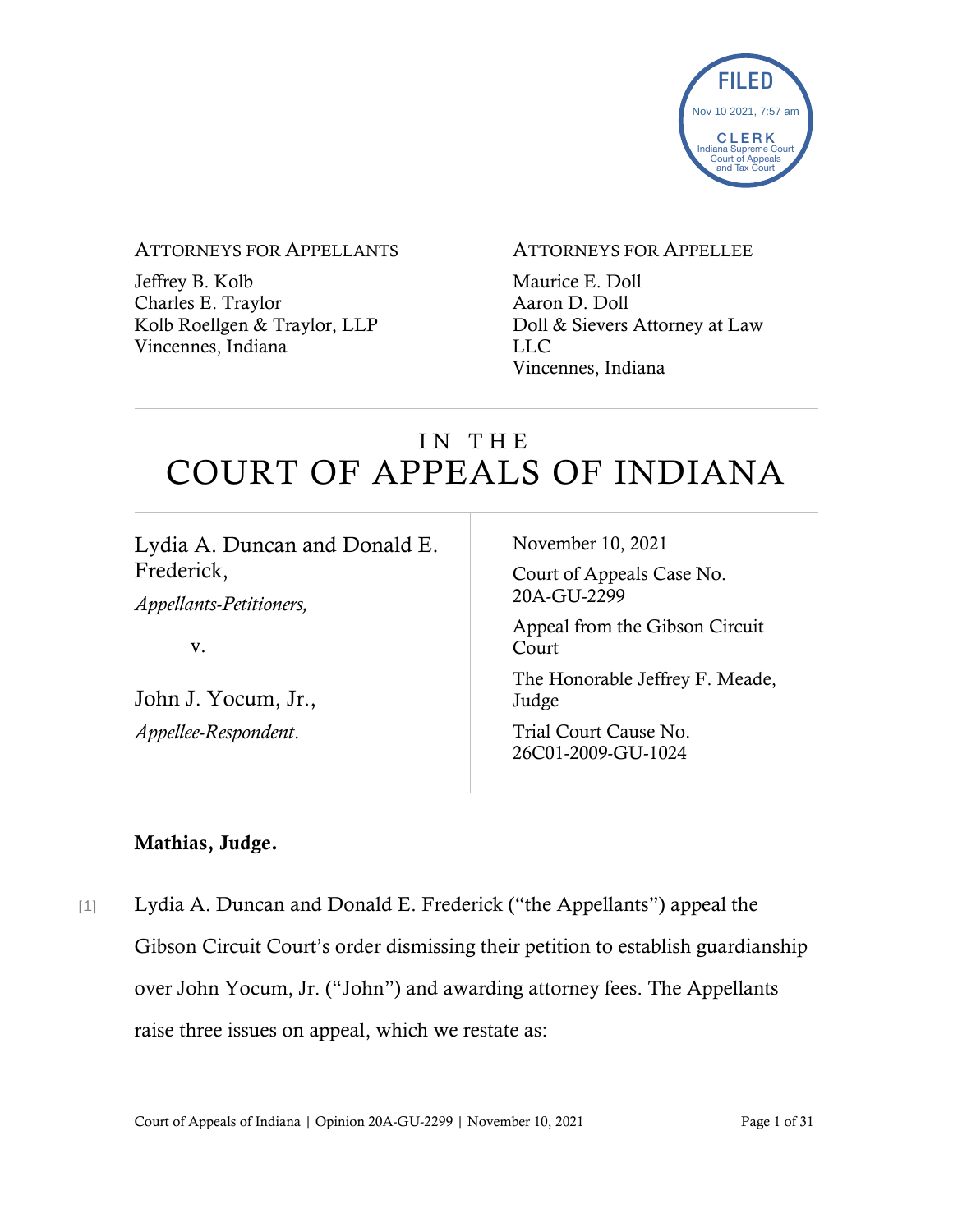I. Whether the trial court erred when it concluded that John was not an incapacitated person as defined by [Indiana Code section](https://www.westlaw.com/Document/NEFFE8FD0816111DB8132CD13D2280436/View/FullText.html?transitionType=Default&contextData=(sc.Default)&VR=3.0&RS=da3.0)  [29-3-1-7.5;](https://www.westlaw.com/Document/NEFFE8FD0816111DB8132CD13D2280436/View/FullText.html?transitionType=Default&contextData=(sc.Default)&VR=3.0&RS=da3.0)

II. Whether John had the contractual capacity to execute a power of attorney in December 2019; and,

III. Whether the trial court erred when it awarded John attorney fees pursuant to [Indiana Code section 34-52-1-1.](https://www.westlaw.com/Document/N73780500816F11DB8132CD13D2280436/View/FullText.html?transitionType=Default&contextData=(sc.Default)&VR=3.0&RS=da3.0)

[2] Concluding that the guardianship petition was properly dismissed, but the trial court erred when it awarded attorney fees to John, we affirm in part, reverse in part, and remand for proceedings consistent with this opinion.

### Facts and Procedural History

- [3] John was a ninety-five-year old man who lived alone in a single family residence in Vincennes, Indiana. John had no known relatives. He lived in the same home for almost ninety years. John had trouble hearing and had poor eyesight. He also had moderate dementia. But John took care of his daily needs and his house was well-maintained.
- [4] In August 2018, John was injured when he fell in his home. He was unable to get up and was not found for two to three days. John was hospitalized for several days. Lydia Duncan ("Lydia"), a family friend, agreed to live with and care for John in his home when he was released from the hospital and inpatient rehabilitation. But her agreement was conditioned on John granting Lydia his power of attorney. On September 5, 2018, John executed a power of attorney, naming Lydia as his attorney-in-fact and his neighbor David Lancaster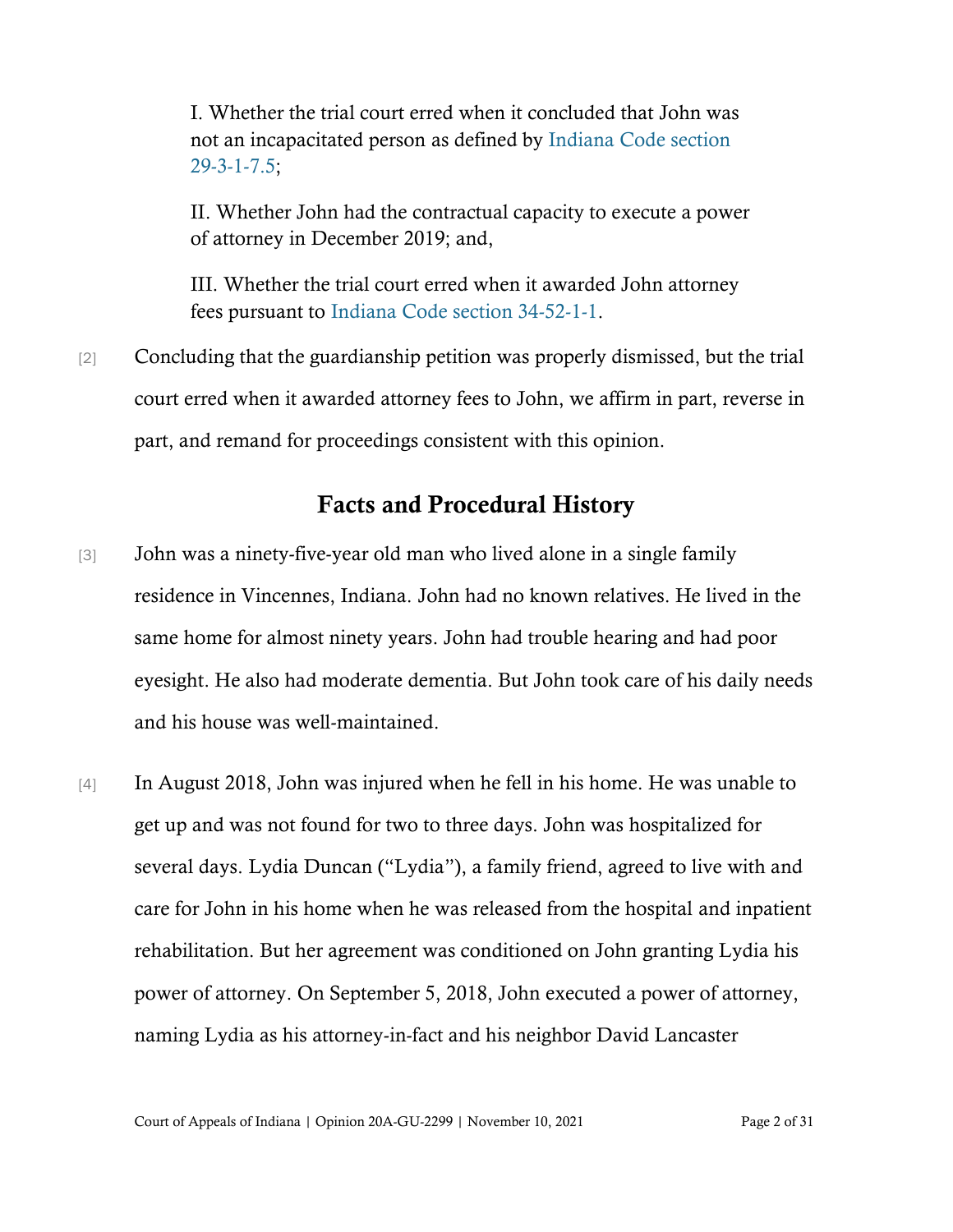("David") as his successor attorney-in-fact. Lydia provided twenty-four hour care for John for approximately six weeks.

- [5] In October 2018, John drafted a new will and a new power of attorney. He retained Lydia as his attorney-in-fact and as his health care representative, but he named his friend Donald Fredrick ("Donald") as his successor attorney-infact and successor health care representative. Lydia and Donald also agreed to serve as trustees of John's charitable trust.
- [6] John was a frugal man and had accumulated significant assets. John managed his own investments. Under the 2018 Will, John transferred the bulk of his estate to the Charitable Trust upon his death. But John also established an educational trust for Lydia's daughter, who was also his goddaughter, willed his house to Lydia, and made several small bequests to other individuals in his neighborhood.
- [7] While Lydia had authority to act as John's attorney-in-fact, she liquidated two of John's CDs in the amount of \$250,000. She deposited \$100,000 of the proceedings into a new checking account and listed herself and John as coowners of the account.
- [8] Lydia continued to assist John through December 2019. Lydia took John to appointments, cooked for him on occasion, and ran errands for him. On December 3, 2019, Lydia agreed to take John to an eye doctor appointment, but when she arrived at his home, John told her that the doctor had canceled the appointment. Lydia called the doctor's office and was told that John had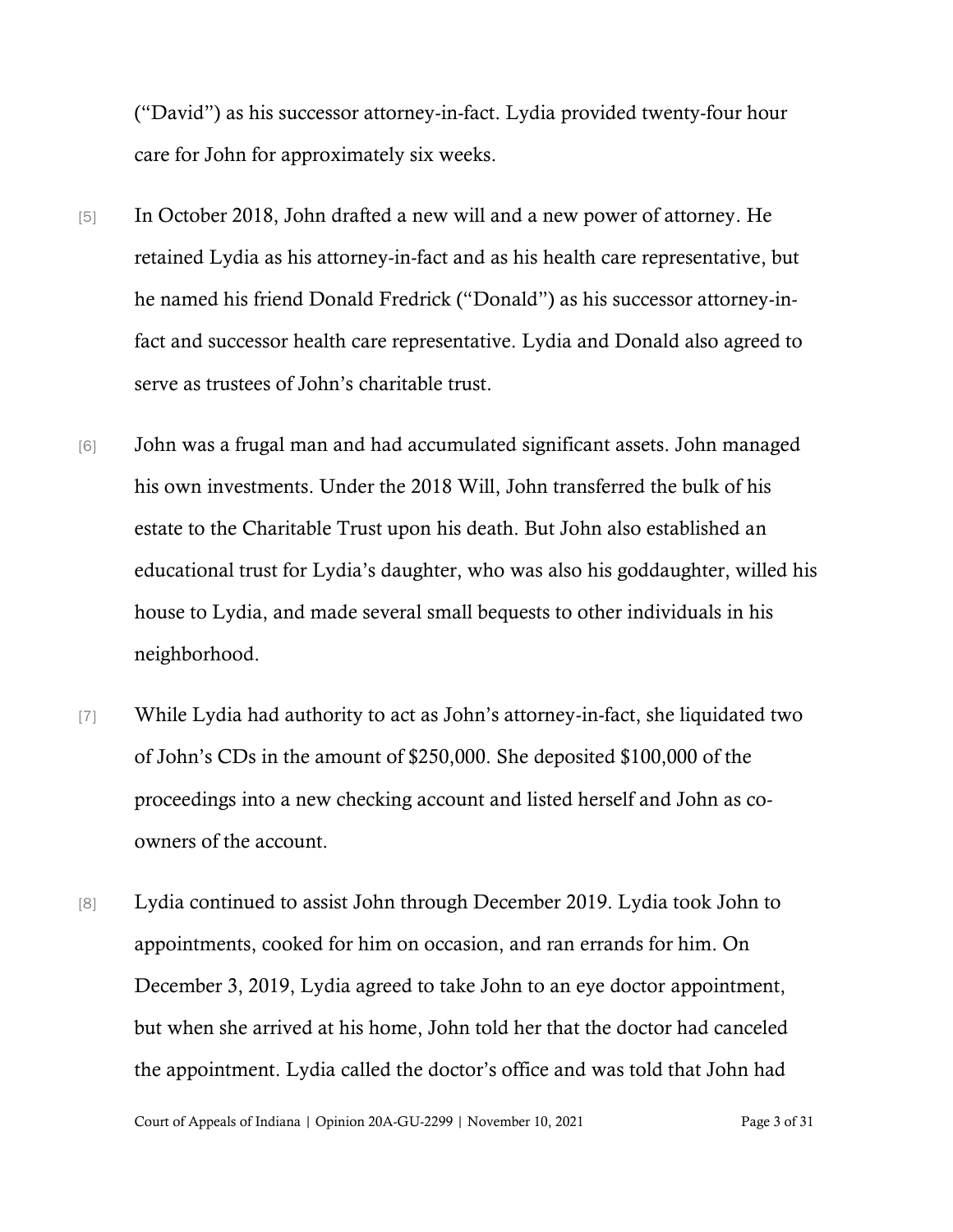canceled the appointment. An argument ensued after Lydia accused John of lying to her.

- [9] The next day, Lydia returned to John's home and the argument continued. She began to look through John's personal documents that were laid out on his dining room table. John told her to stop looking at his documents several times. When she refused, John took ahold of Lydia's shoulder and pushed her away from the table. Lydia fell to the floor and accused John of kicking her. Lydia reported the incident to the police but no criminal charges were filed. Unbeknownst to John, Lydia recorded the incident. She also recorded John on several other occasions without his knowledge.
- [10] On December 8, 2019, John revoked Lydia's power as attorney-in-fact and named his neighbor David as his attorney-in-fact. In February 2020, John executed a new will leaving his estate to his church.
- [11] On December 20, 2019, Lydia and Donald filed a verified petition for appointment of guardian over John in Knox Circuit Court. In support of their petition, the Appellants attached as "Exhibit A" a letter from John's physician opining that John required 24-hour care. Appellants' Conf. App. Vol II, p. 35. But the letter was dated December 10, 2018, over a year before the Appellants filed the petition for guardianship in this case.
- [12] In Count II, Lydia and Donald requested a declaratory judgment determining that the power of attorney John had granted to David was void and unenforceable because John lacked the requisite capacity to execute the power

Court of Appeals of Indiana | Opinion 20A-GU-2299 | November 10, 2021 Page 4 of 31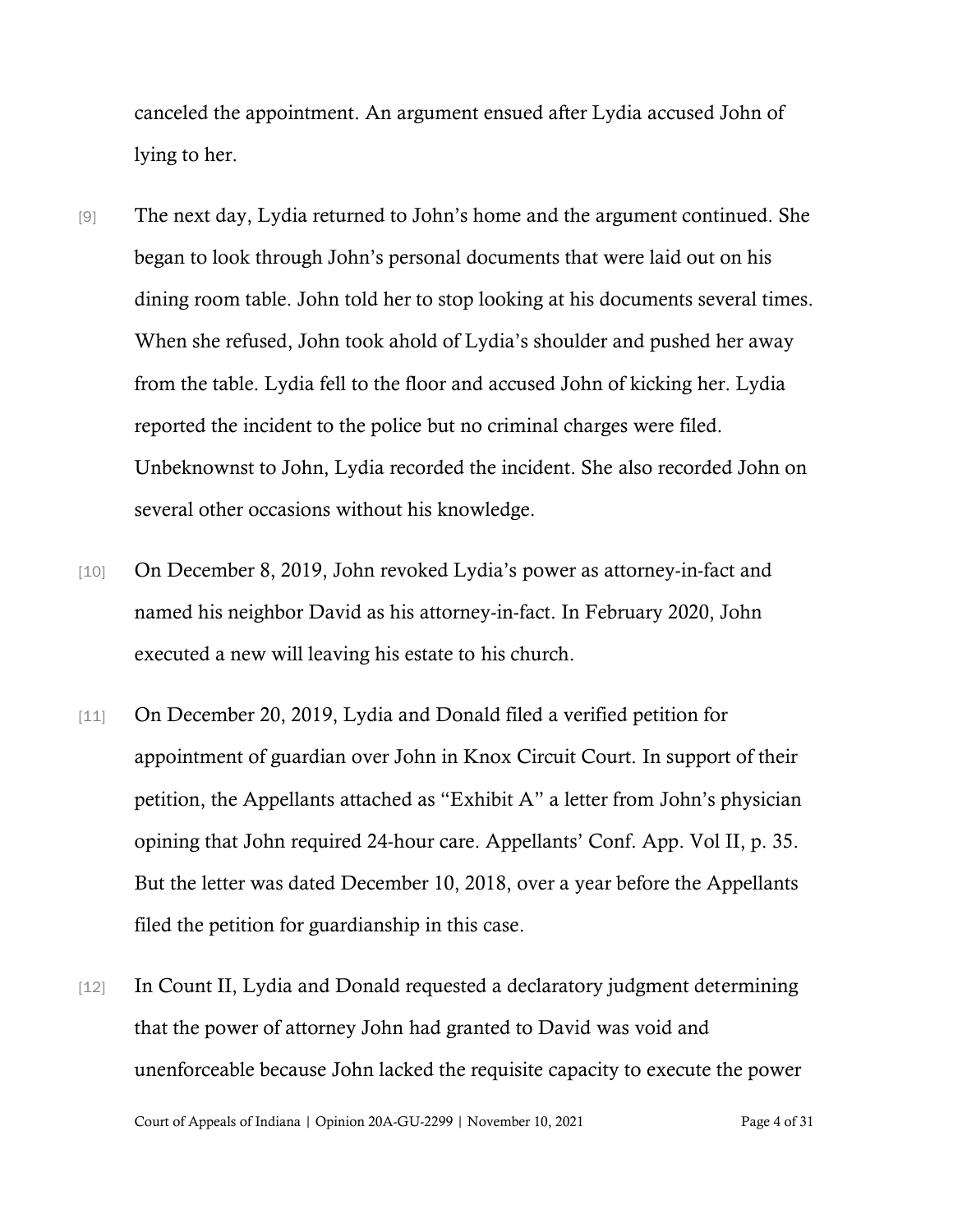of attorney. Lydia and Donald later amended their petition to include Count III, a request to declare John's 2020 will invalid due to fraud, duress, or undue influence. Lydia and Donald also requested an order compelling John to appear for a [Trial Rule 35](https://www.westlaw.com/Document/N00B58D20817011DB8132CD13D2280436/View/FullText.html?transitionType=Default&contextData=(sc.Default)&VR=3.0&RS=cblt1.0) examination.

- [13] John objected to the Appellants' petition and declaratory action and their request to have him examined pursuant to [Trial Rule 35.](https://www.westlaw.com/Document/N00B58D20817011DB8132CD13D2280436/View/FullText.html?transitionType=Default&contextData=(sc.Default)&VR=3.0&RS=cblt1.0) John challenged the Appellants' allegations that he was incapacitated and needed a guardian, but he also responded that, if he did need a guardian, he would not want either Lydia or Donald to serve in that capacity because he does not trust them. *Id*. at 82–83. John also objected to the Appellants' claim that he lacked the requisite capacity to revoke his prior power of attorney.
- [14] The proceedings were delayed for several reasons including discovery disputes and two changes of judge. The case was eventually transferred to Gibson Circuit Court. Before the trial court issued a ruling on the Appellants' request for a [Trial Rule 35](https://www.westlaw.com/Document/N00B58D20817011DB8132CD13D2280436/View/FullText.html?transitionType=Default&contextData=(sc.Default)&VR=3.0&RS=cblt1.0) examination, the Appellants selected Dr. Tracy Gunter to examine John, paid her retainer fee, and scheduled an appointment. John continued to object to the need for a [Trial Rule 35](https://www.westlaw.com/Document/N00B58D20817011DB8132CD13D2280436/View/FullText.html?transitionType=Default&contextData=(sc.Default)&VR=3.0&RS=cblt1.0) examination. In May 2020, the trial court issued an order compelling John to appear for examination with Dr. Gunter, and John was examined on May 7, 2020. Dr. Gunter concluded that John was incapacitated.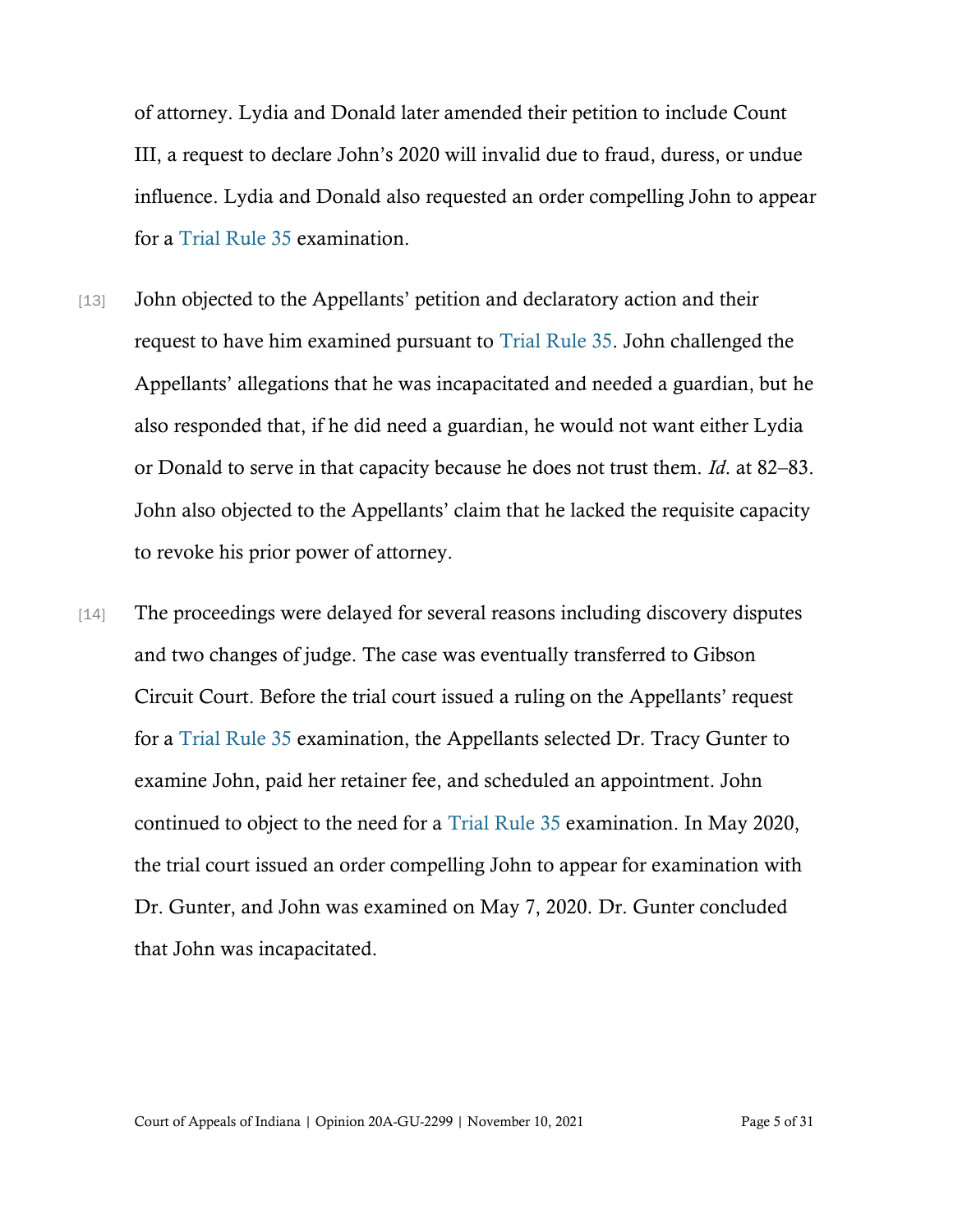[15] A bench trial commenced on September 1, 2020. On September 29, 2020, the

trial court issued the following pertinent findings of fact and conclusions

thereon:

1. John J. Yocum Jr. ("John") was born on December 4, 1925 and is presently 94 years old.

2. John resides alone at 326 North 3rd Street in Vincennes Indiana in his family home where he has lived since he was a child. . .

3. John attended Vincennes University, served in the U.S. Army in Europe towards the end of World War II, upon discharge he returned to Vincennes University to finish his education, and after graduation he worked until retirement as the office manager for an automobile dealership and then a truck dealership located in Vincennes.

4. John has maintained a significant stock investment portfolio, which he works upon each afternoon. He receives numerous dividend checks each quarter, which he deposits and uses to purchase additional stock. Presently he owns approximately 55,000 shares of Blue-Chip Stocks. John is a long-term investor who prefers stocks that pay a dividend. He has two (2) brokers he uses to track dividend payments and purchase stocks that John selects.

5. John attends to all of his daily needs. He cleans his house, prepares his food, washes his cloths, and maintains his personal hygiene.

6. Prior to the trial of this matter, John participated in approximately 11 hours of discovery deposition as a witness, which the court finds to be quite an endurance for any party, let alone someone 94 years of age.

7. During the trial of this matter, John presented each day neatly dressed, with the assistance of a hearing device. He followed the trial's progress and he participated in consultation with his counsel. He also testified as a witness, during which time he gave logical and coherent answers to the questions asked of him and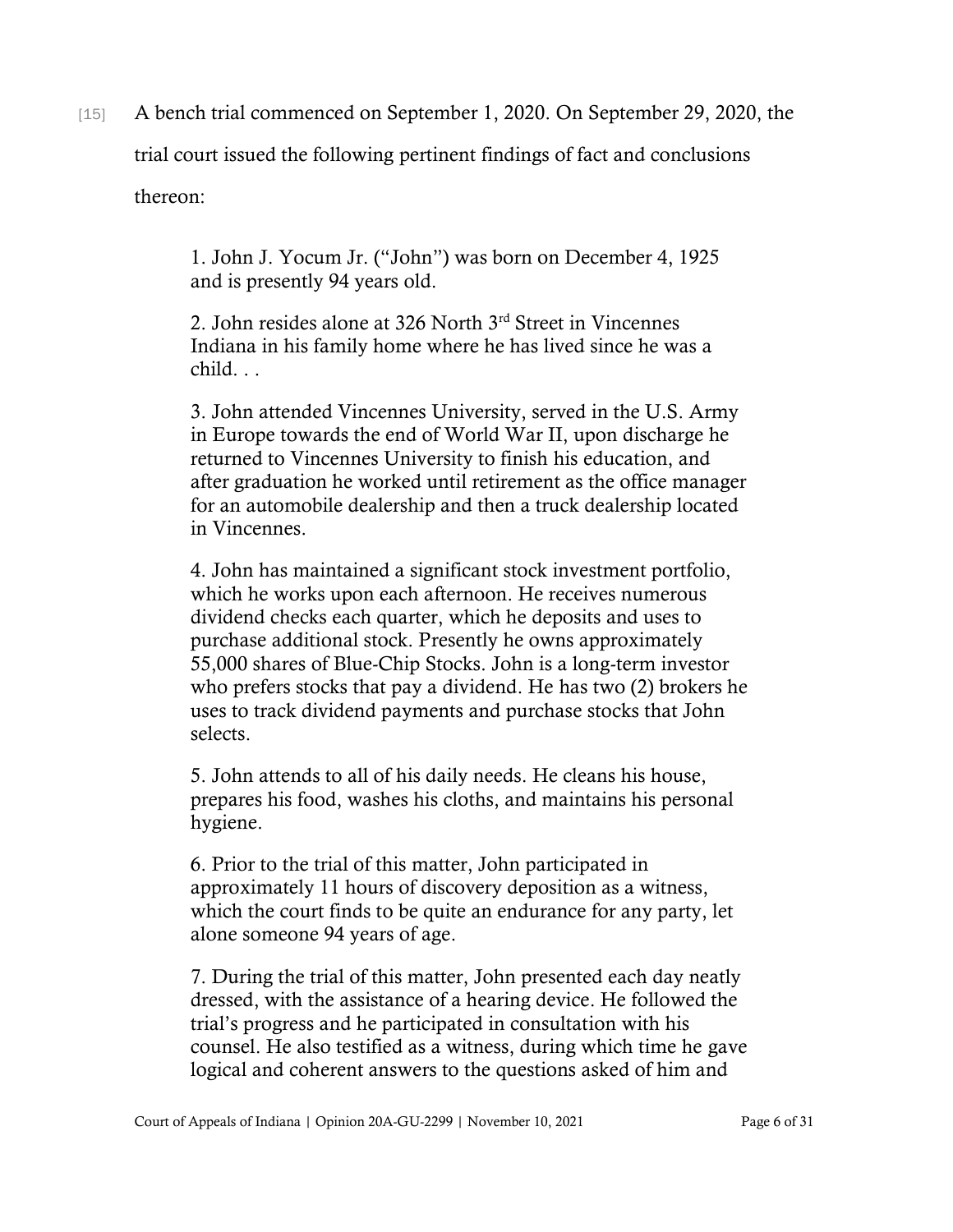demonstrated that he strongly wants to be left alone to make his own choices in life and to his property.

8. John testified that he remembers meeting Lydia A. Duncan ("Lydia") while he was the volunteer bookkeeper and she was hired as the secretary at St. Francis X[]avier Catholic Church (a.k.a The Old Cathedral).

9. James David Lancaster ("David") and John have been friends for more than 20 years.

10. David lives on the same block where John lives.

11. David is a fireman for the City of Vincennes[.]

12. John fell while in his home in August of 2018, which resulted in his hospitalization at Good Samaritan Hospital.

13. On September 5, 2018, Lydia volunteered to take care of John so that he could live in his home upon being released from the hospital.

14. Lydia insisted as a condition to her care that she be named John's attorney-in-fact.

15. Local attorney Bruce Kirchoff prepared a Power of Attorney (POA) by which John appointed Lydia and David as his attorney-in-fact and successor attorney-in-fact on September 5, 2018. This POA was executed while John was still in Good Samaritan Hospital.

16. Less than a month later, Lydia facilitated new estate planning documents to be drafted by Jeff Kolb ("Kolb documents") through her personal attorney and friend, Yvette Kirchoff, who was Jeff's partner at the time. The Court takes judicial notice of the fact that Bruce Kirchoff and Yvette Kirchoff are not known to be affiliated attorneys.

17. Lydia has one child, a daughter named Allyssa M. Duncan. At Lydia's request, John became Allyssa's Godfather several years earlier. John has not seen or communicated with Allyssa for quite some time.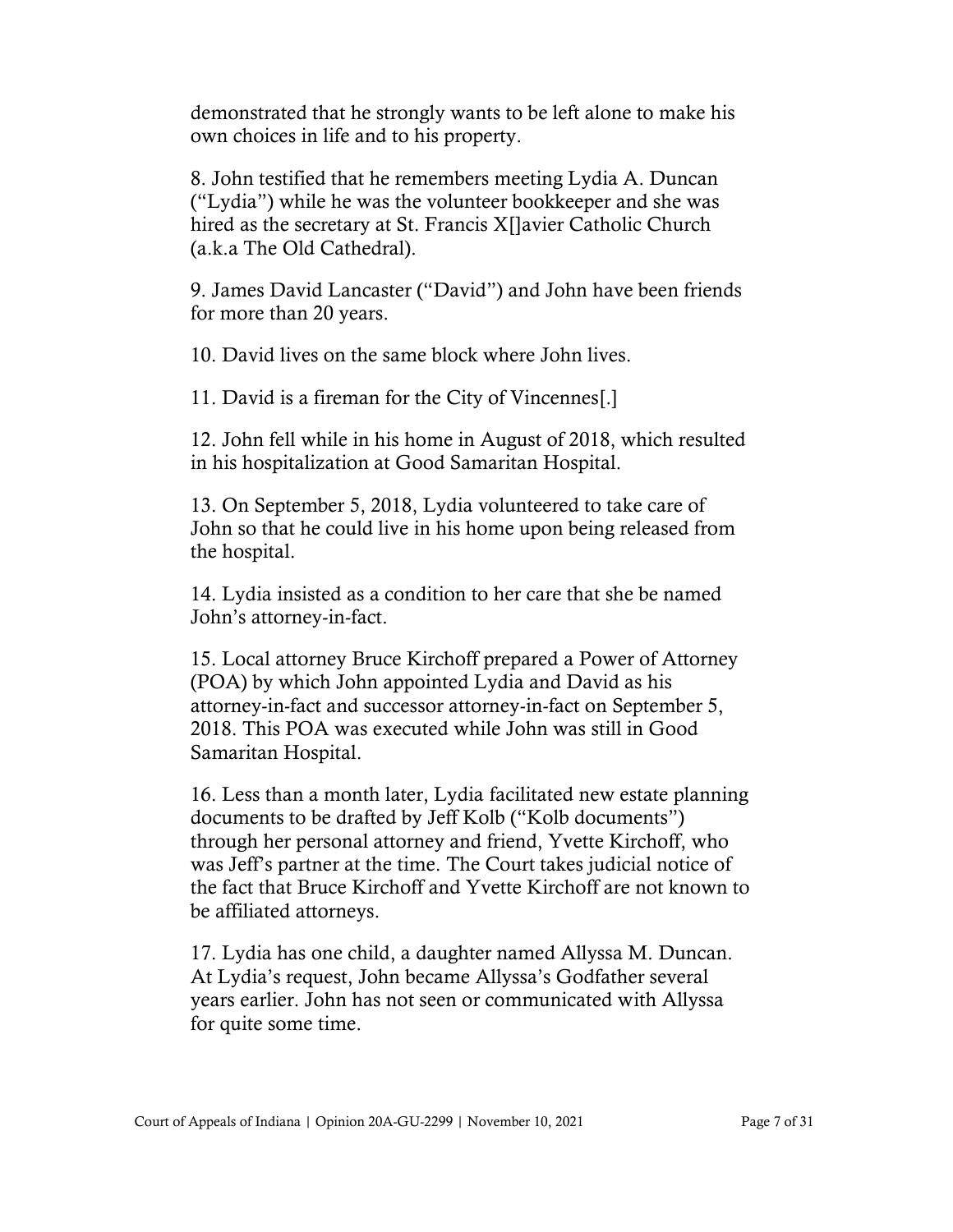18. On September 12, 2018 (just 21 days prior to the commencement of John's execution of the series of Kolb estate planning documents), Lydia stated to RN Leah Delisle, "that patient (John) has become more confused since discharge from rehab. Concerned about dementia and personal safety." There is no evidence attorney Kolb was so informed of Lydia's concerns.

19. Also, on September 12, 2018 (just 21 days prior to the commencement of John's execution of the series of Kolb estate planning documents), "John's caregiver called Makayla Montgomery at Dr. Ringenberg's office stating that John has been very confused and angry. Needing to know if he can get a mental exam. Please give Lydia a call back at []." There is no evidence attorney Kolb was so informed of Lydia's concerns.

20. John signed a Last Will and Testament on October 3, 2018. Paragraph 1.3 of this Will gave John's home to Lydia along with all furniture and household goods if she survived John.

21. Also in John's October 3, 2018 Will, paragraph 1.4, he left \$50,000.00 to an educational trust for the benefit of Lydia's daughter Allyssa, and named Lydia as the Trustee.

22. On October 3, 2018, Lydia was John's attorney-in-fact pursuant to the Bruce Kirchoff drafted Power of Attorney, which created a fiduciary/confidential relationship at law between Lydia and John.

23. On October 3, 2018, John executed the John J. Yocum Family Charitable Trust in which he identified numerous charities as the object of his generosity, to be overseen by Lydia, Donald and Richard Faulkner as Trustees. Pursuant to paragraph 2.2 of the Charitable Trust, successor Trustees shall be filled by the remaining Trustees. Pursuant to paragraph 3 of the Charitable Trust, the Trust was to include the residue of John's estate, which is considerable. Pursuant to paragraph 4 of the Charitable Trust, the Trust is irrevocable. Pursuant to paragraph 5 of the Charitable Trust, the Trustees were given the power to determine the charities to receive distributions and the amount to be received. Pursuant to paragraph 7.1 of the Charitable Trust, the Trustees were entitled to a reasonable fee for services to the Trust and to be paid back for expenses. Pursuant to paragraph 7.5 of the Charitable Trust, the majority vote of the Trustees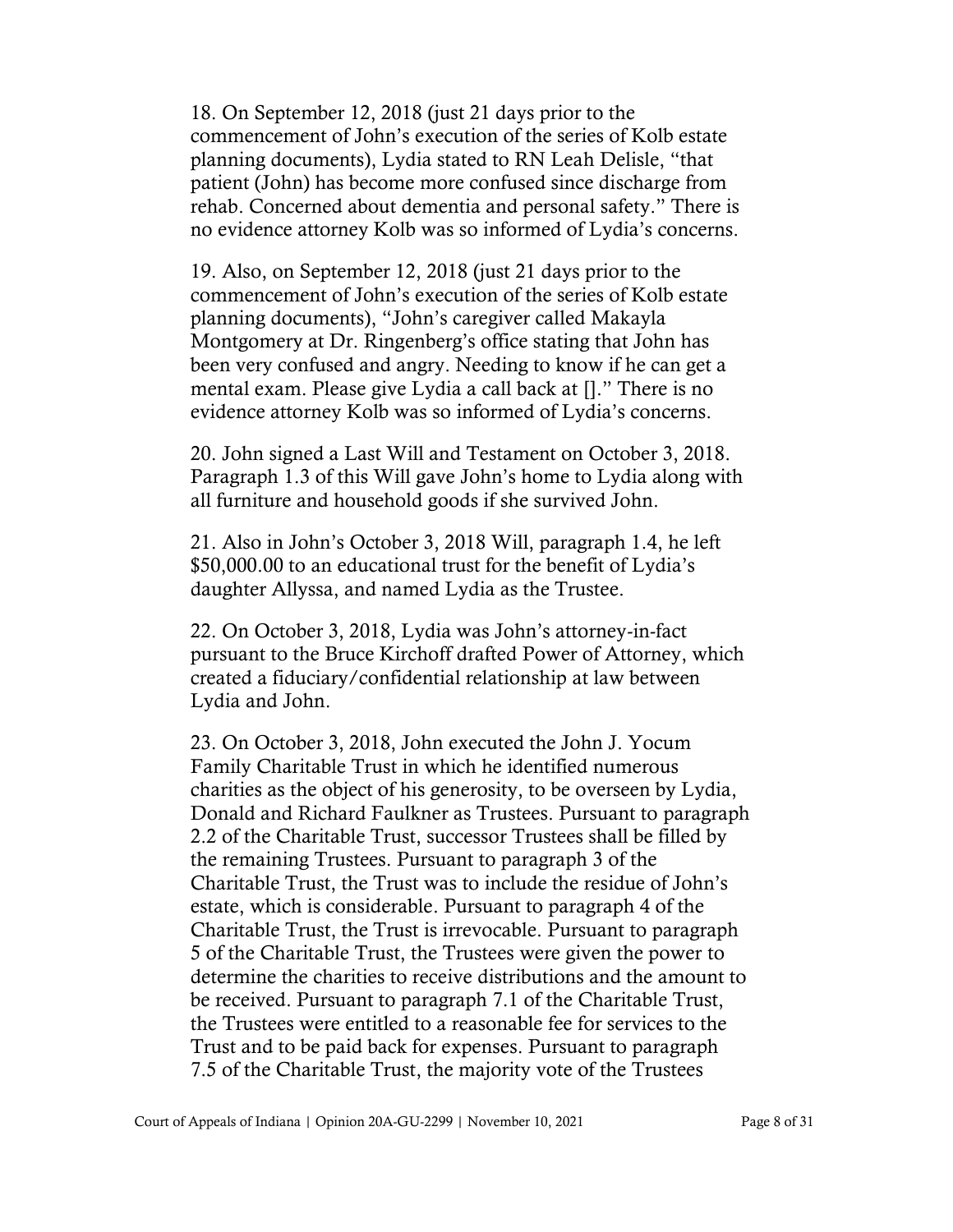controls. Pursuant to paragraph 8.6 of the Charitable Trust, the Trustees are not required to render periodic accountings to the court whether required by statu[t]e or otherwise.

24. On October 8, 2018 (just 33 days after the execution of the Bruce Kirchoff drafted POA on September 5, 2018), John executed a new Kolb[-]drafted Power of Attorney appointing Lydia and Donald as his attorney-in-fact and successor attorneyin-fact as well as health care representative and successor health care representative. The only substantive difference between these two POA's is the substitution of Donald for David as successor attorney-in-fact.

25. On October 8, 2018 (just 33 days after the execution of the Bruce Kirchoff drafted POA containing health care powers provisions on September 5, 2018), John executed a Kolb[- ]drafted Health Care Representative Appointment. The only substantive difference between the September 5, 2018 POA and the October 8, 2018 Health Care Representative Appointment was the substitution of Donald for David as successor health care representative.

26. On October 23, 2018, John executed a Quitclaim Deed conveying a remainder interest in his Illinois farm[land] to the irrevocable Charitable Trust.

27. On December 17, 2018, Lydia called Lauren Pemberton and said "she felt like Dr. Ringenberg needed to declare him [John] incompetent."

28. No evidence was offered to the Court that at any time between August of 2018 and . . . May of 2020 that any of John's healthcare providers found John to be incompetent.

29. On December 3, 2019, John and Lydia had a disagreement about who cancel[ed] John's scheduled eye exam and Lydia call[ed] John a liar, to which John took offense.

30. The next day, on December 4, 2019, Lydia accused John of battering her at John's residence. During the alleged confrontation, Lydia was searching through John's papers while John was telling her to stop. John admits placing his hand upon Lydia's shoulder, but [he] denies pushing her down and kicking her. Throughout this encounter, Lydia was filming the events on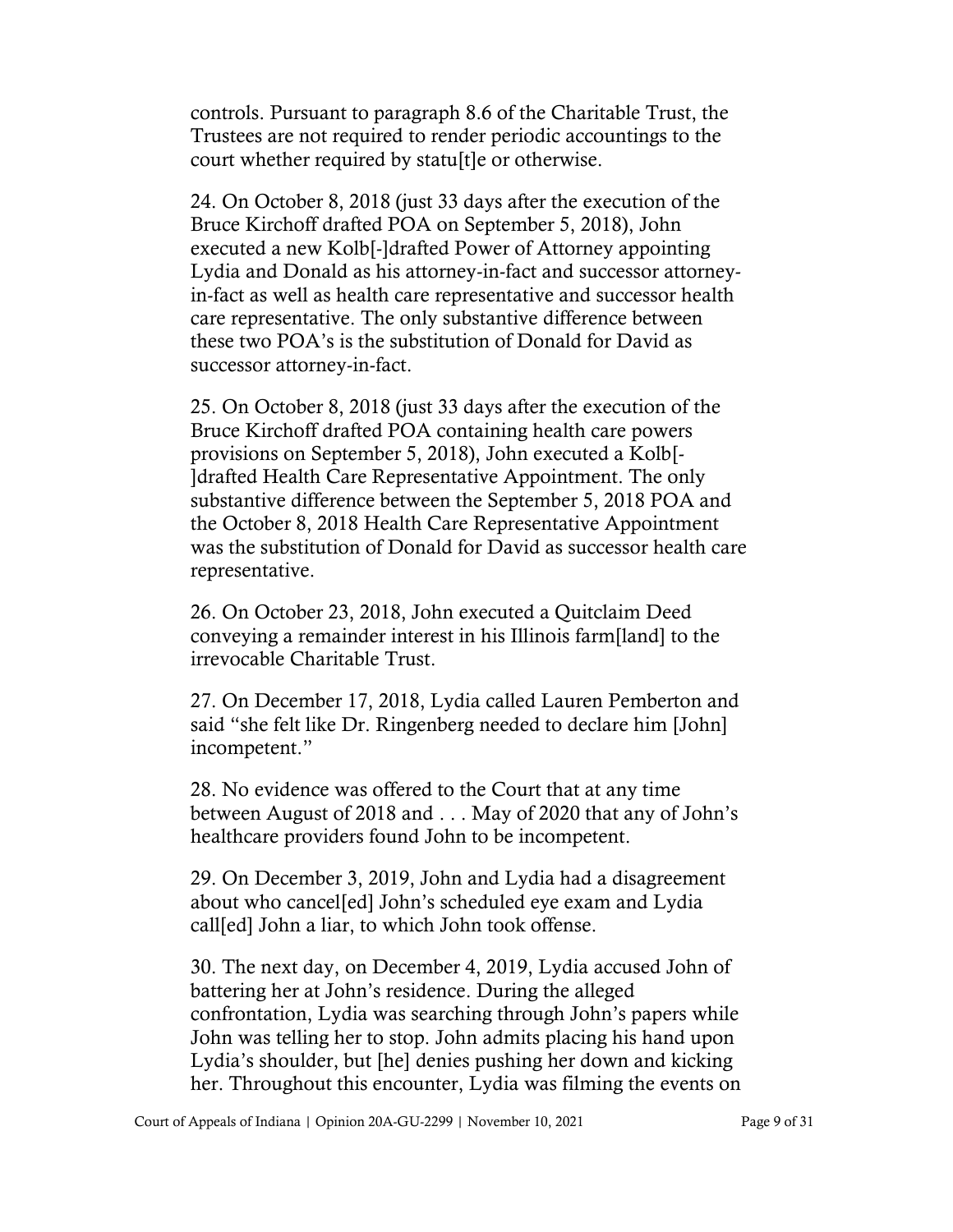her iPod. Based on the evidence and after having observed both John and Lydia testify, the trial court is convinced this was a "set-up" by Lydia.

31. On December 5, 2019, Lydia and Donald attempted to have John arrested, involuntarily committed, and detained in the hospital, but the warrant for arrest was never endorsed by a Knox County Judge, or any judge.

32. Lydia testified that she frequently filmed interactions with John. She stated the reason she did so was for her protection and for John's protection. Lydia testified that John's attorney at the time, Jeff Kolb, was aware of her filming of John and that Jeff Kolb did not object.

33. On December 8, 2019, John appointed David as his attorneyin-fact and health care representative and specifically revoked Lydia's power of attorney.

34. The Petitioners, Lydia and Donald, filed their Verified Petition for Appointment of Guardian and Declaratory Action on December 20, 2019.

35. John filed his Objection to Petitioners' Verified Petition on January 18, 2020, and this protracted litigation ensued. Their only allegation as to standing to bring this cause of action is their appointment on October 8, 2018[,] as John's attorney-in-fact and successor attorney-in-fact that were identified as desired persons for appointment as John's guardian, if ever required.

36. Lydia never resigned as John's attorney-in-fact; thus, Donald does not have standing in this matter because his only designation was as a successor to Lydia.

37. Lydia has no standing in this matter as John's Power of Attorney executed on December 8, 2019 naming David as his attorney-in-fact specifically revoked Lydia's service as John's attorney-in-fact.

38. John executed a new Last Will and Testament on February 8, 2020.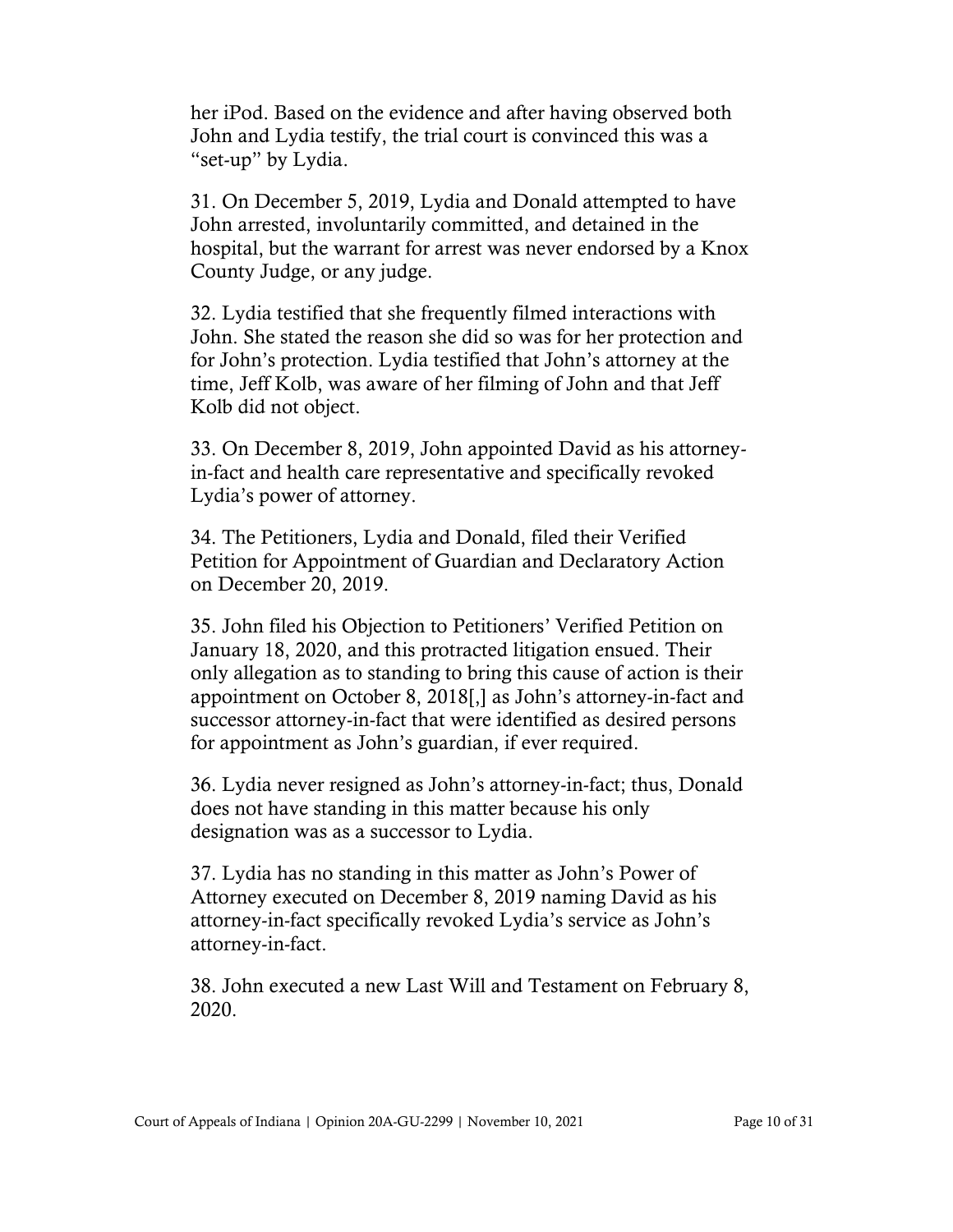39. Lydia effectively converted John's automobile by installing a steering wheel lock device, which John testified prevented him from potentially selling the automobile on two (2) occasions.

40. At the close of evidence, the trial court verbally ordered Lydia on the record to immediately remove the steering wheel lock device.

41. Lydia, while she was acting as John's attorney-in-fact, put her name on at least one of John's bank accounts as a co-owner, effectively converting those funds if John passed away.

42. Lydia has no familial relationship to John.

43. Donald has no familial relationship to John.

44. Petitioners testified that combined they have spent approximately \$100,000.00 in an attempt to become John's guardians.

45. John revoked the October 8, 2018 POA when he signed his current POA on December 8, 2019.

46. Dr. Gunter testified that she reviewed Dr. John Pidgeon's report, which stated that John scored a 29 out of 30 on the Mini Mental Status Exam, and that Dr. Pidgeon rated John's neurological examination as "excellent."

47. Dr. Gunter testified that John has testamentary capacity.

48. John testified that he will redo his estate plan after this litigation is complete.

49. John testified repeatedly that he does not want a guardian, and specifically, he testified that he does not want the Petitioners to be his guardians.

50. John testified that he does not trust the Petitioners.

51. John testified that he does not want to have any contact with or from the Petitioners.

52. John testified that if the Court does find it necessary to appoint a guardian, that John wants the guardian to be David.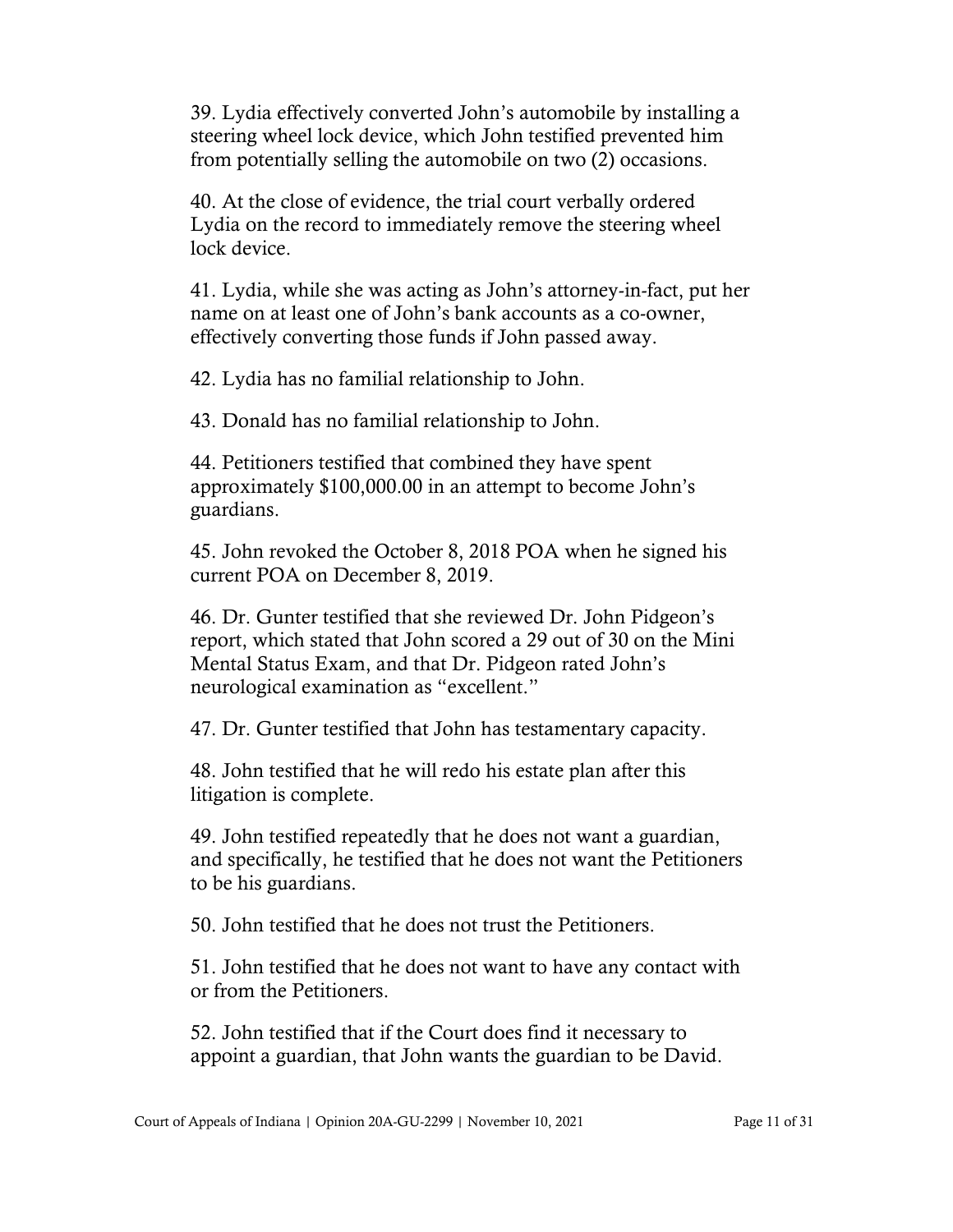53. Petitioners testified they would resign as Trustees of the John J. Yocum Charitable Trust. The trial court suggests they keep their word and do so.

54. The Court finds that the evidence does not support the claim that John meets the definition of "Incapacitated Person" contained in I.C. § [29-3-1-7.5.](https://www.westlaw.com/Document/NEFFE8FD0816111DB8132CD13D2280436/View/FullText.html?transitionType=Default&contextData=(sc.Default)&VR=3.0&RS=cblt1.0)

55. Lydia alleged during her testimony that John is under undue influence from others, including his legal counsel, in this matter; however, the Court finds there to be no evidence to support such an assertion.

56. The Court finds that it is not "necessary" at this time to appoint a guardian, guardian ad litem, limited guardian, standby guardian, or to enter protective orders for John.

57. The Court finds that it is not "absolutely essential" at this time to appoint a guardian, limited guardian, guardian ad litem, limited guardian, standby guardian, or to enter protective orders for John.

58. The Court finds that Lydia and Donald are not qualified persons suitable to serve as John's guardians due to the evidence of their adversarial histories and evidence of Lydia's past breach of her fiduciary relationship with John.

59. The Court finds that Lydia has a conflict of interest in being John's guardian due to her battery complaint against John.

60. The Court finds that it is not in John's best interest as to his person and property that Lydia and Donald be appointed as his guardians. The relationship between them has degenerated and is now combative.

Appellants' Conf. App. Vol. II, pp. 17-23. Ultimately, the trial court concluded

that John was not an incapacitated person because he was "able to manage his

property and provide self-care." *Id*. at 24.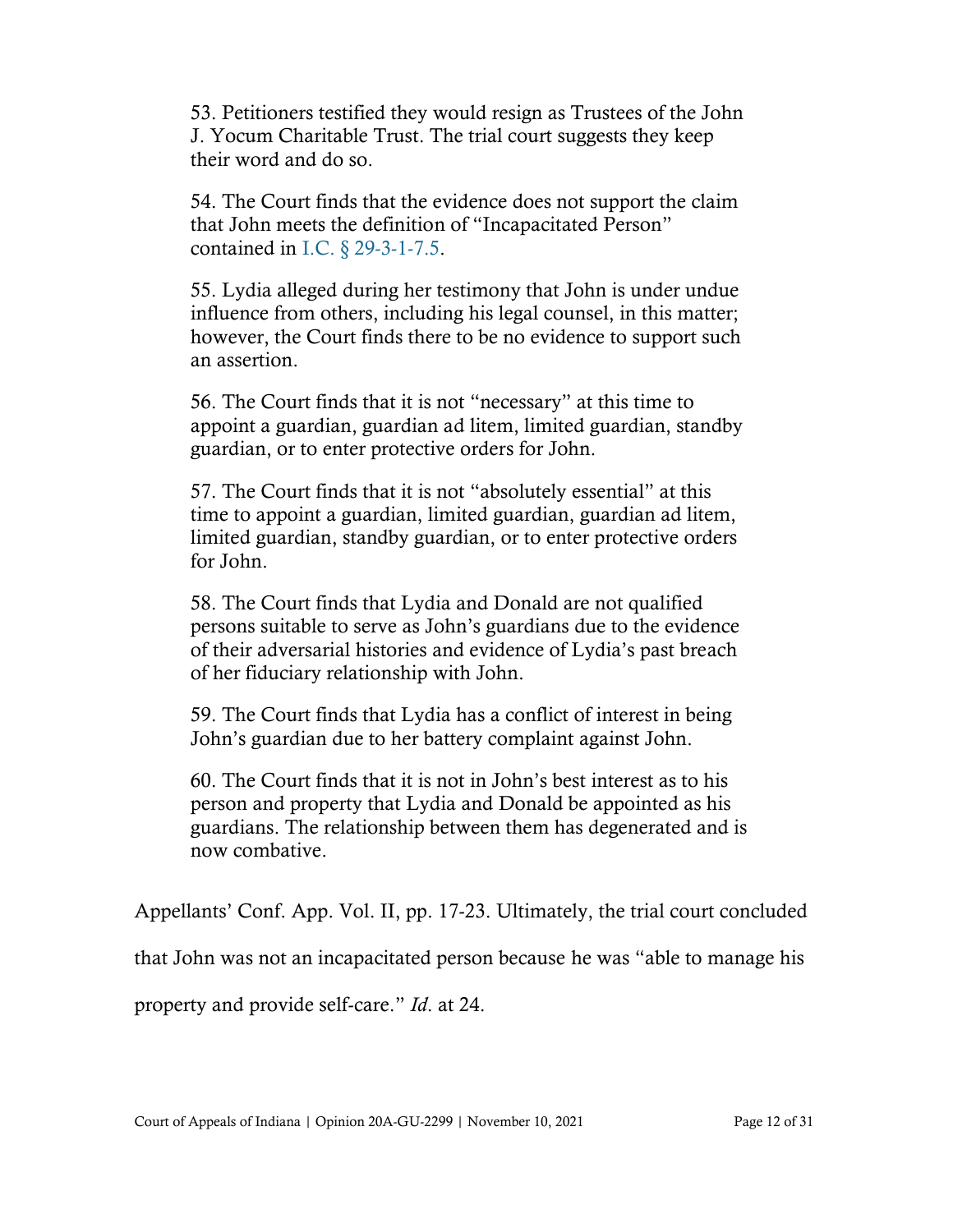[16] John also requested attorney fees and a hearing was held on October 16, 2020. On that date, Lydia and Donald resigned as trustees of John's Charitable Trust. Approximately one month after the hearing, the trial court issued findings of fact and conclusions of law awarding attorney fees to John. Specifically, the court found:

> 1. The Court found in its September 29, 2020 Order that "[o]n December 8, 2019, John appointed David [Lancaster] as his attorney-in-fact and health care representative and specifically revoked Lydia's [Duncan] power of attorney."

2. The Court found that Petitioners do not have standing to bring this guardianship action.

3. The Court found that "Petitioners testified that combined they have spent approximately \$100,000.00 in an attempt to become John's guardians."

4. The Court found that "Dr. [Tracy] Gunter testified that John has testamentary capacity."

5. [Indiana Code § 29-3-5-1\(a\)](https://www.westlaw.com/Document/N063C8DB0834311E9B539903DABF236BE/View/FullText.html?transitionType=Default&contextData=(sc.Default)&VR=3.0&RS=cblt1.0) states: "Any person may file a petition for the appointment of a person to serve as guardian for an Incapacitated person or minor under this chapter or to have a protective order issued under IC 29-3-4." (emphasis added).

6. The plain reading of I.C.  $\S$  29-3-5-1(a) is that in order to file a petition to appoint a guardian, the person over which a guardian is sought must be incapacitated or a minor.

7. The Court found that John is not an "Incapacitated Person" under [I.C. § 29-3-1-7.5.](https://www.westlaw.com/Document/NEFFE8FD0816111DB8132CD13D2280436/View/FullText.html?transitionType=Default&contextData=(sc.Default)&VR=3.0&RS=cblt1.0)

8. The Court found that it was not "necessary" or "absolutely essential" to appoint a guardian at this time.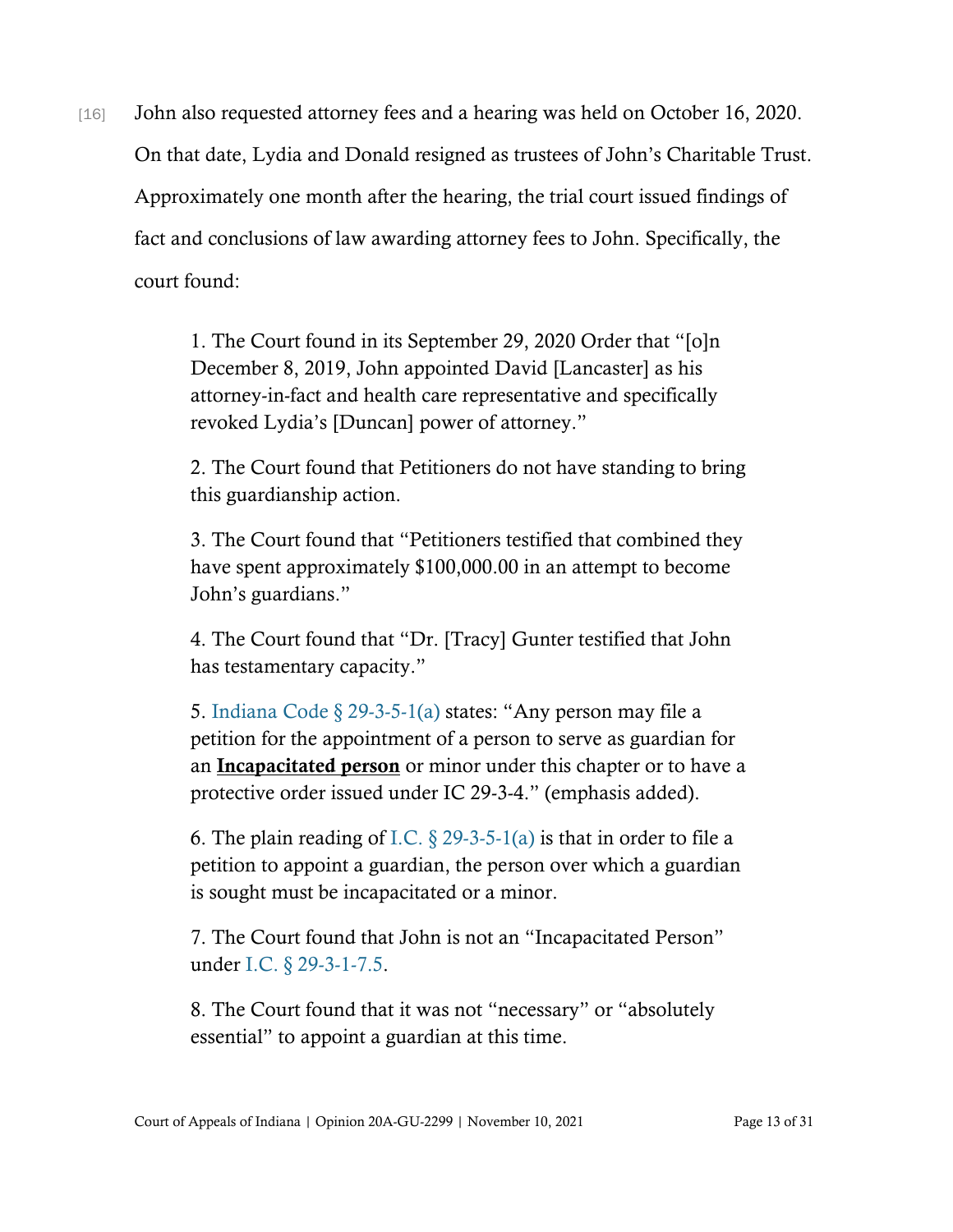9. The Court found that "Lydia and Donald [Frederick] are not qualified persons suitable to serve as John's guardians due to the evidence of their adversarial histories and evidence of Lydia's past breach of her fiduciary relationship with John."

10. The Court found that "Lydia has a conflict of interest in being John's guardian due to her battery complaint against John," and the Court was convinced the battery was a "set-up" by Lydia.

11. The Court found that "Petitioners have failed to carry their burden of proof in this matter."

12. Due to Petitioners' lack of standing, this guardianship action was groundless from the date of filing.

13. Due to Petitioners' lack of standing, this guardianship action was frivolous from the date of filing.

14. Due to Petitioners' lack of standing, this guardianship action was unreasonable from the date of filing.

15. Due to Lydia's battery "set-up" video, conflict of interest, and breach of her fiduciary duty to John, this guardianship action was litigated in bad faith from the date of filing.

16. John has incurred attorneys' fees and costs from December 20, 2019 through October 15, 2020 in the amount of \$70,689.40.

17. The Court finds that Petitioners are **jointly and severally** liable to John for \$71,689.40 in attorneys' fees and costs.

18. Because Petitioners brought a guardianship action that was frivolous, unreasonable, groundless, and/or litigated the action in bad faith from the date of filing, the Court finds under [I.C. § 34-](https://www.westlaw.com/Document/N73780500816F11DB8132CD13D2280436/View/FullText.html?transitionType=Default&contextData=(sc.Default)&VR=3.0&RS=cblt1.0) [52-1-1](https://www.westlaw.com/Document/N73780500816F11DB8132CD13D2280436/View/FullText.html?transitionType=Default&contextData=(sc.Default)&VR=3.0&RS=cblt1.0) that Petitioners shall pay John \$71,689.40.

*Id.* at 28-29.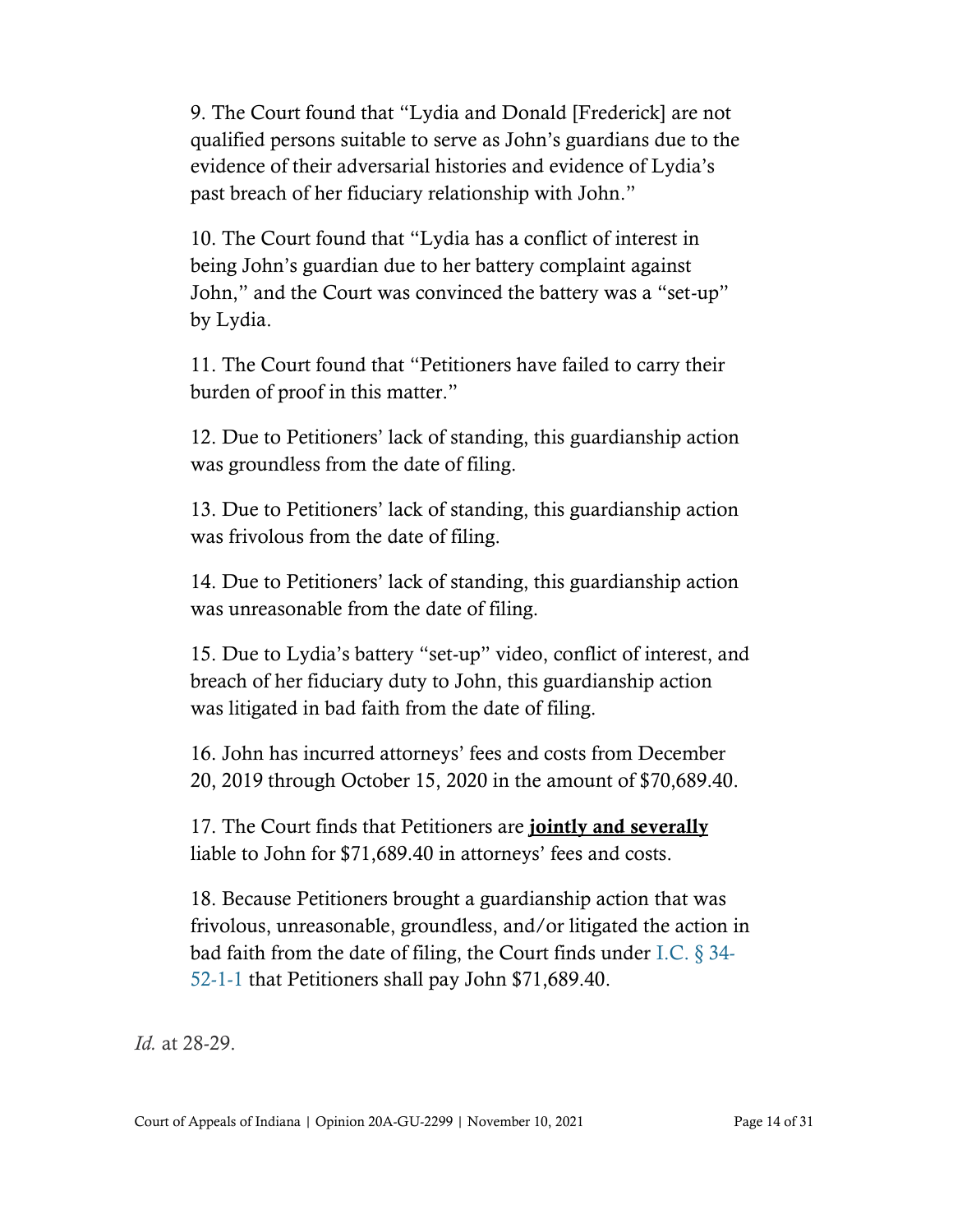[17] The Appellants appeal the trial court's order denying their petition for guardianship and the order awarding attorney fees to John.<sup>1</sup>

### Standard of Review

[18] The trial court is vested with discretion in making determinations as to the guardianship of an incapacitated person. *[In re Guardianship of Atkins](https://www.westlaw.com/Document/I782a620024e011dcaf8dafd7ee2b8b26/View/FullText.html?transitionType=Default&contextData=(sc.Default)&VR=3.0&RS=da3.0)*[, 868](https://www.westlaw.com/Document/I782a620024e011dcaf8dafd7ee2b8b26/View/FullText.html?transitionType=Default&contextData=(sc.Default)&VR=3.0&RS=da3.0)  [N.E.2d 878 \(Ind. Ct. App. 2007\)](https://www.westlaw.com/Document/I782a620024e011dcaf8dafd7ee2b8b26/View/FullText.html?transitionType=Default&contextData=(sc.Default)&VR=3.0&RS=da3.0) (citing [Ind. Code § 29-3-2-4 \(2001\)\)](https://www.westlaw.com/Document/NF6A2B230816111DB8132CD13D2280436/View/FullText.html?transitionType=Default&contextData=(sc.Default)&VR=3.0&RS=da3.0), *[trans.](https://www.westlaw.com/Document/I782a620024e011dcaf8dafd7ee2b8b26/View/FullText.html?transitionType=Default&contextData=(sc.Default)&VR=3.0&RS=cblt1.0)  [denied](https://www.westlaw.com/Document/I782a620024e011dcaf8dafd7ee2b8b26/View/FullText.html?transitionType=Default&contextData=(sc.Default)&VR=3.0&RS=cblt1.0)*. Therefore, we review the trial court's judgment for an abuse of discretion. *[In re Guardianship of M.N.S.](https://www.westlaw.com/Document/I8b174e4d876e11e4b86bd602cb8781fa/View/FullText.html?transitionType=Default&contextData=(sc.Default)&VR=3.0&RS=da3.0)*[, 23 N.E.3d 759 \(Ind. Ct. App. 2014\).](https://www.westlaw.com/Document/I8b174e4d876e11e4b86bd602cb8781fa/View/FullText.html?transitionType=Default&contextData=(sc.Default)&VR=3.0&RS=da3.0) In determining whether the trial court abused its discretion, we review the court's findings and conclusions, and we may not set aside the findings or judgment unless they are clearly erroneous. *[Id](https://www.westlaw.com/Document/I8b174e4d876e11e4b86bd602cb8781fa/View/FullText.html?transitionType=Default&contextData=(sc.Default)&VR=3.0&RS=cblt1.0)*. We will not reweigh the evidence nor will we reassess the credibility of witnesses; instead, we will consider the evidence most favorable to the judgment with all reasonable inferences drawn in favor of the judgment. *[Id](https://www.westlaw.com/Document/I8b174e4d876e11e4b86bd602cb8781fa/View/FullText.html?transitionType=Default&contextData=(sc.Default)&VR=3.0&RS=cblt1.0)*. We review questions of law *de novo* and owe no deference to the trial court's legal conclusions. *[In re Guardianship of Phillips](https://www.westlaw.com/Document/Ie00d6fbd61eb11dfa7ada84b8dc24cbf/View/FullText.html?transitionType=Default&contextData=(sc.Default)&VR=3.0&RS=da3.0)*[, 926 N.E.2d 1103](https://www.westlaw.com/Document/Ie00d6fbd61eb11dfa7ada84b8dc24cbf/View/FullText.html?transitionType=Default&contextData=(sc.Default)&VR=3.0&RS=da3.0)  [\(Ind. Ct. App. 2010\).](https://www.westlaw.com/Document/Ie00d6fbd61eb11dfa7ada84b8dc24cbf/View/FullText.html?transitionType=Default&contextData=(sc.Default)&VR=3.0&RS=da3.0) 2

<sup>&</sup>lt;sup>1</sup> Sadly, John passed away on August 5, 2021. James David Lancaster, named a co-personal representative in John's Last Will and Testament, was substituted as a party in this appeal pursuant t[o Appellate Rule 17\(B\).](https://www.westlaw.com/Document/N1577A530B86211DBAEA4B60E7E39EF94/View/FullText.html?transitionType=Default&contextData=(sc.Default)&VR=3.0&RS=cblt1.0)

 $2$  The Appellants argue that the trial court's findings warrant extra scrutiny because they were adopted "virtually wholesale" by the trial court. *See In re Marriage of Nickels*[, 834 N.E.2d 1091, 1096 \(Ind. Ct. App.](https://www.westlaw.com/Document/I542a01b431bd11dab072a248d584787d/View/FullText.html?transitionType=Default&contextData=(sc.Default)&VR=3.0&RS=da3.0&fragmentIdentifier=co_pp_sp_578_1096)  [2005\)](https://www.westlaw.com/Document/I542a01b431bd11dab072a248d584787d/View/FullText.html?transitionType=Default&contextData=(sc.Default)&VR=3.0&RS=da3.0&fragmentIdentifier=co_pp_sp_578_1096) (observing that appellate courts have less confidence in the trial court's findings when the trial court adopts a party's findings verbatim). The trial court did not issue findings that were a verbatim reproduction of John's proposed findings. Therefore, it is evident that the trial court thoughtfully reflected on its findings before issuing its final order.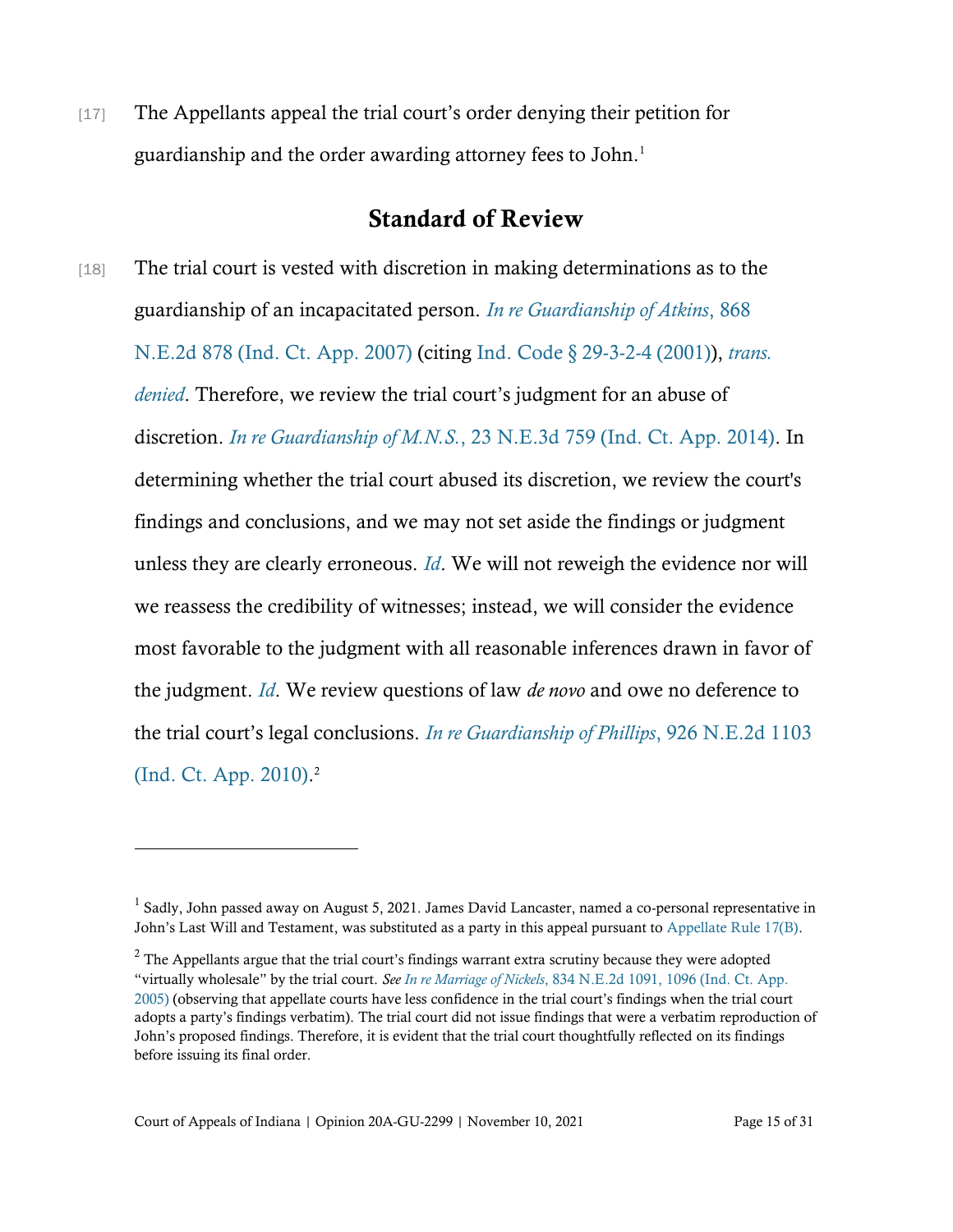# John Is Not An Incapacitated Person

- [19] Indiana law allows for the appointment of a guardian to act in the best interest of a person who is unable to care for himself or for his property. *See* [Ind. Code](https://www.westlaw.com/Document/NED531EE0816111DB8132CD13D2280436/View/FullText.html?transitionType=Default&contextData=(sc.Default)&VR=3.0&RS=cblt1.0)  [chs. 29-3-1](https://www.westlaw.com/Document/NED531EE0816111DB8132CD13D2280436/View/FullText.html?transitionType=Default&contextData=(sc.Default)&VR=3.0&RS=cblt1.0) to [-13.](https://www.westlaw.com/Document/NF22407E0816111DB8132CD13D2280436/View/FullText.html?transitionType=Default&contextData=(sc.Default)&VR=3.0&RS=cblt1.0) The Appellants argue that the trial court erred when it concluded that John is not incapacitated as defined in the guardianship code.
- [20] In relevant part, "incapacitated person" means a person who is unable:

(A) to manage in whole or in part the individual's property;

(B) to provide self-care; or

(C) both;

because of insanity, mental illness, mental deficiency, physical illness, infirmity, habitual drunkenness, excessive use of drugs, incarceration, confinement, detention, duress, fraud, undue influence of others on the individual, or other incapacity[.]

[Ind. Code § 29-3-1-7.5\(2\).](https://www.westlaw.com/Document/NEFFE8FD0816111DB8132CD13D2280436/View/FullText.html?transitionType=Default&contextData=(sc.Default)&VR=3.0&RS=da3.0)

[21] The trial court "shall appoint a guardian" if the court finds that the subject of the guardianship proceeding is incapacitated and that "the appointment of a

The Appellants also claim that finding numbers 2, 5, 6, 7, 8, 11, and 46 are not supported by the evidence. Certain challenged findings are immaterial to the issues raised in this appeal and will not be addressed separately in this appeal. For example, we agree that there is no evidence to support the findings that David Lancaster is a partner in a coin shop or the \$66,200 assessed value of John's home. But these findings are irrelevant to John's alleged incapacity and the court's award of attorney fees. The Appellants' challenges to findings 6 and 7 are requests to reweigh the evidence, which we will not do. Finding 46 accurately reflects Dr. Gunter's testimony at trial, except that Dr. Gunter did not testify that "Dr. Pidgeon rated John's neurological examination as 'excellent.'" *See* Appellant's Conf. App. Vol. II, p. 22; Tr. p. 109. But Dr. Pidgeon's opinion was included in Dr. Gunter's report, which was admitted at the hearing. *See* Ex. Vol. 4, p. 45.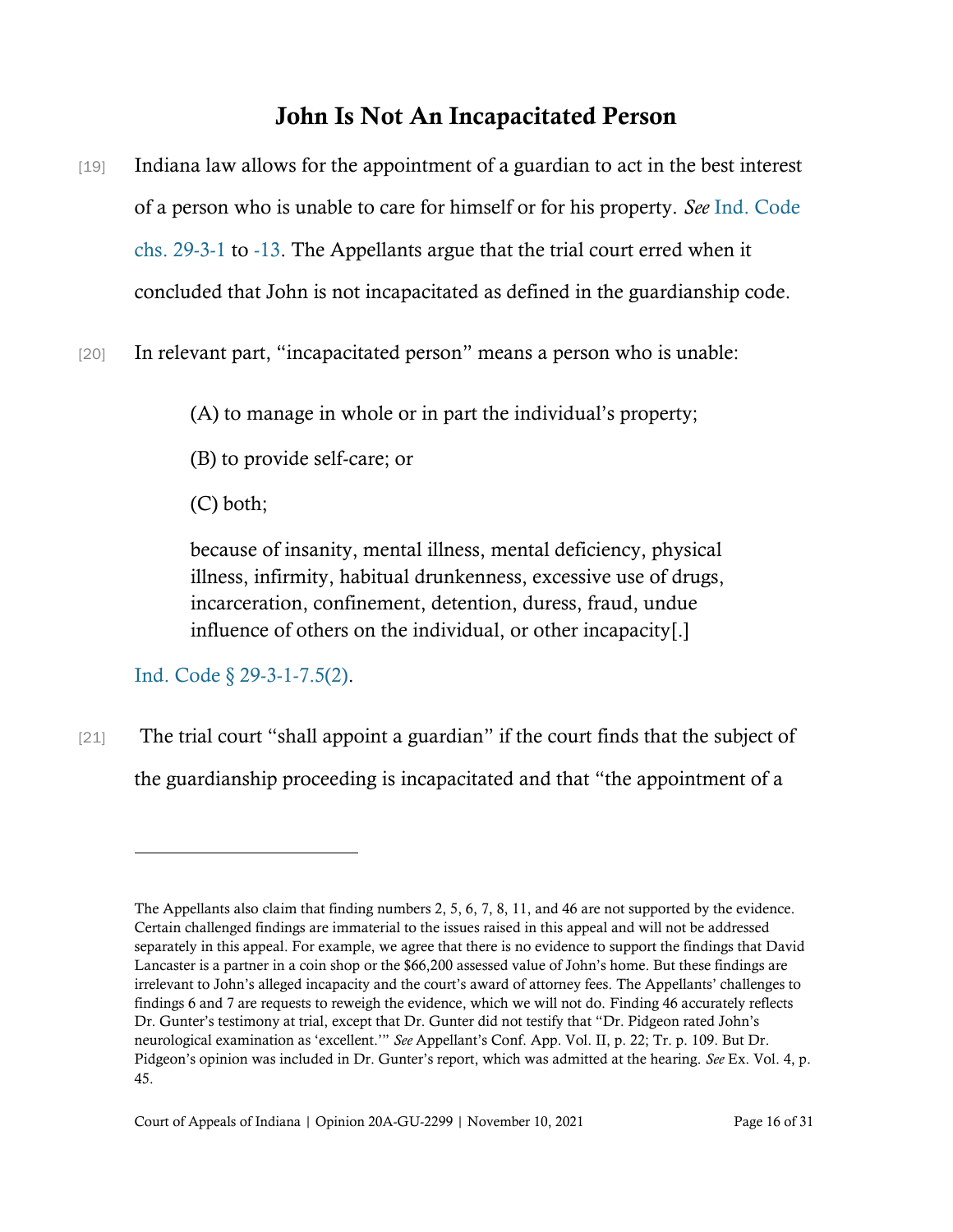guardian is necessary as a means of providing care and supervision of the physical person or property of the incapacitated person[.]" [Ind. Code § 29-3-5-3.](https://www.westlaw.com/Document/NFFA0F130816111DB8132CD13D2280436/View/FullText.html?transitionType=Default&contextData=(sc.Default)&VR=3.0&RS=da3.0) However, if the court concludes that it is not in the incapacitated person's best interests to appoint a guardian, the court may dismiss the proceedings. *[Id](https://www.westlaw.com/Document/NFFA0F130816111DB8132CD13D2280436/View/FullText.html?transitionType=Default&contextData=(sc.Default)&VR=3.0&RS=da3.0)*[.](https://www.westlaw.com/Document/NFFA0F130816111DB8132CD13D2280436/View/FullText.html?transitionType=Default&contextData=(sc.Default)&VR=3.0&RS=da3.0)

[22] It is undisputed that ninety-five-year-old John suffered from dementia, hearing loss, poor eyesight, and was unable to drive. However, John lived alone for several years, except for the weeks Lydia lived with him to provide care while John was recovering from injuries suffered in 2018 as the result of a fall. John's hygiene was good, his home was clean, and he more than adequately managed his financial affairs. There was evidence to support the court's findings that John was not malnourished and did not suffer from any medical conditions for which he did not receive treatment.<sup>3</sup> John had a primary care physician whom he saw regularly. John needed assistance with transportation, but he had friends and neighbors who were willing to assist him as needed. In February 2020, John was examined by a neurologist who reported an "'excellent' neurological examination with hearing loss as the only deficit." Ex. Vol. 4, p. 45. Dr. Gunter agreed that John did not require skilled care for daily living. Tr. Vol. II, p. 64. John lived alone and took care of his daily needs for over a year preceding the hearing in this case.

 $3$  John utilized hearing amplifiers and glasses to assist with his poor hearing and vision. John's refusal to purchase hearing aids or to undergo cataract surgery does not lead us to conclude that he is incapacitated.

Court of Appeals of Indiana | Opinion 20A-GU-2299 | November 10, 2021 Page 17 of 31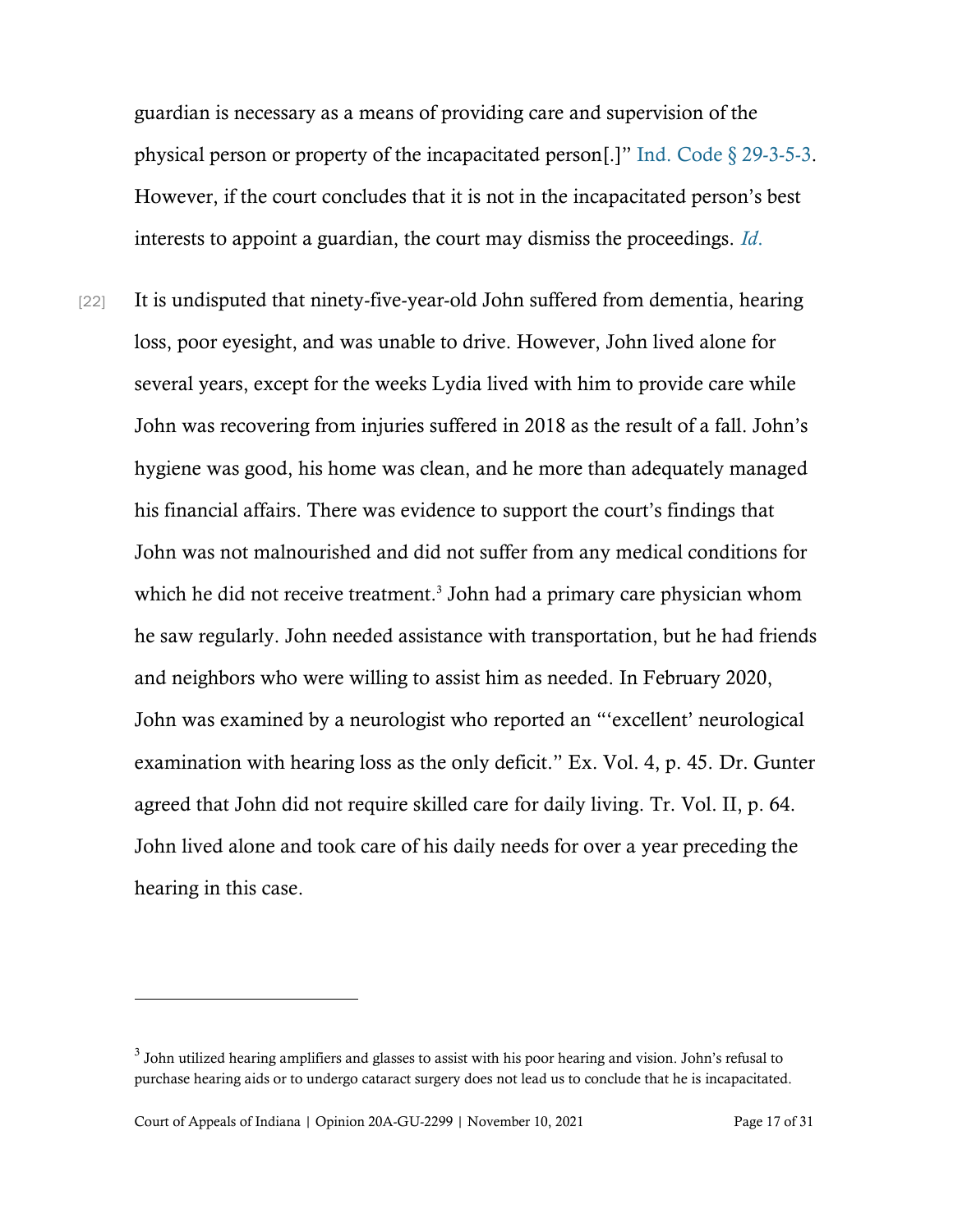- [23] Dr. Gunter concluded that John was incapacitated, but the trial court considered Dr. Gunter's opinion and weighed it against the evidence presented to establish that John was not incapacitated. And the trial court personally observed John during the two-day hearing held in this case, which personal observations the court expressly found supported a finding that he was not incapacitated. We will not reweigh the evidence on appeal, and there is evidence to support the trial court's finding that John is not an incapacitated person.<sup>4</sup>
- [24] The Appellants also failed to establish that the appointment of a guardian is necessary as a means of providing care and supervision of John's physical person or property. *See* [I.C. § 29-3-5-3.](https://www.westlaw.com/Document/NFFA0F130816111DB8132CD13D2280436/View/FullText.html?transitionType=Default&contextData=(sc.Default)&VR=3.0&RS=cblt1.0) After he recovered from his 2018 injuries, John lived alone for over a year without incident. He took care of his daily needs such as bathing, laundry, and meals. Dr. Gunter described John as "neatly dressed and groomed[.]" Conf. Ex. Vol. IV, p. 38. John obtained help from his friends and neighbors as necessary. Tr. Vol. III, pp. 124, 126, 130. John also socialized with his neighbors on an almost daily basis. *Id*. at 126.

<sup>4</sup> The Appellants attempt to analogize the facts in this case to those in *[In re Guardianship of Morris](https://www.westlaw.com/Document/I6ce27a58489f11e6a795ac035416da91/View/FullText.html?transitionType=Default&contextData=(sc.Default)&VR=3.0&RS=da3.0&fragmentIdentifier=co_pp_sp_7902_721)*[, 56 N.E.3d](https://www.westlaw.com/Document/I6ce27a58489f11e6a795ac035416da91/View/FullText.html?transitionType=Default&contextData=(sc.Default)&VR=3.0&RS=da3.0&fragmentIdentifier=co_pp_sp_7902_721)  [719, 721 \(Ind. Ct. App. 2016\),](https://www.westlaw.com/Document/I6ce27a58489f11e6a795ac035416da91/View/FullText.html?transitionType=Default&contextData=(sc.Default)&VR=3.0&RS=da3.0&fragmentIdentifier=co_pp_sp_7902_721) but the incapacitated individual in that case required around the clock care. The Appellants also claim that the trial court clearly erred when it found that John takes care of all of his daily needs because he needs assistance with transportation and preparing meals. But John made arrangements for friends and neighbors to help him as needed. It was reasonable for the trial court to find that John was therefore taking care of all of his daily needs.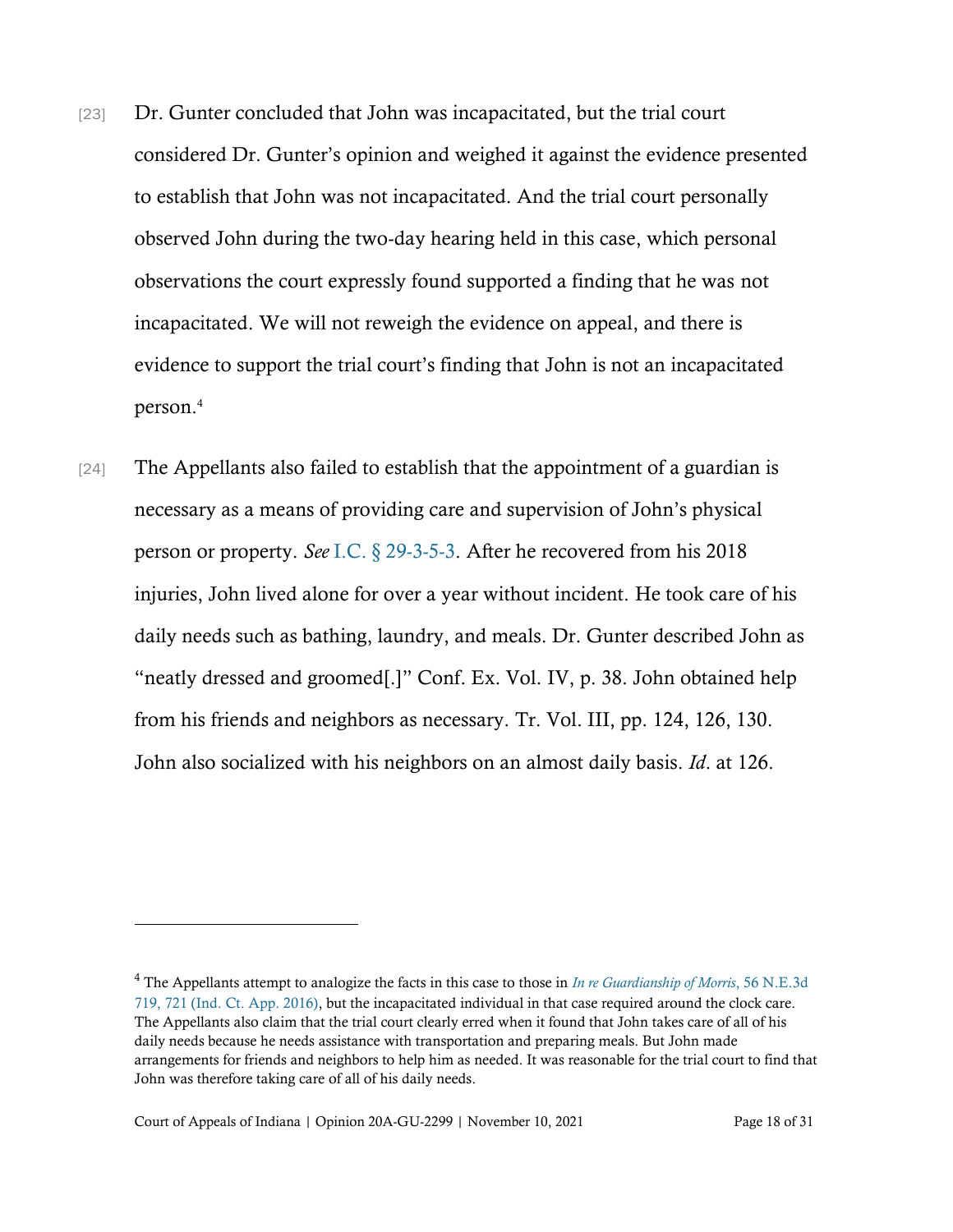- [25] John's financial advisor described him as a "competent investor."<sup>5</sup> Tr. Vol. III, p. 105. John understood the nature of his investments and the value of his portfolio. Tr. Vol. II, p. 234. We can reasonably assume that John paid his bills in a timely manner as there was no evidence to the contrary. The evidence also established that John's home was clean and sufficiently maintained for his needs and he effectively managed his significant financial investments.
- [26] For these reasons, the Appellants failed to establish that John is unable to care for himself or his property; therefore, appointment of a guardian was not necessary. 6

## John's Contractual Capacity

[27] The Appellants also contend that the trial court erred when it failed to issue findings of fact and conclusions of law on their claim that John lacked the requisite capacity to execute a new power of attorney in December 2019 and that his 2020 Will was the product of fraud or undue influence. The Appellants

 $<sup>5</sup>$  In finding number 4, the trial court relied on John's financial advisor's testimony that John is a competent</sup> investor. The Appellants claim that there is no evidence to support this finding because they objected to the testimony. But the trial court overruled the objection. Tr. Vol. II, p. 105. Likewise, the trial court did not err when it relied on Exhibit D, John's financial statement, because the Appellants' objection to its admission was overruled. *Id*. at 108-09.

 $6$  Assuming for the sake of argument that John was incapacitated, and his incapacity warranted appointing a guardian, it is more than reasonable to assume that the trial court would not have named Lydia or Donald as John's guardian. John testified that he did not trust Lydia or Donald and the ongoing conflict between the Appellants and John was more than evident in the record before us.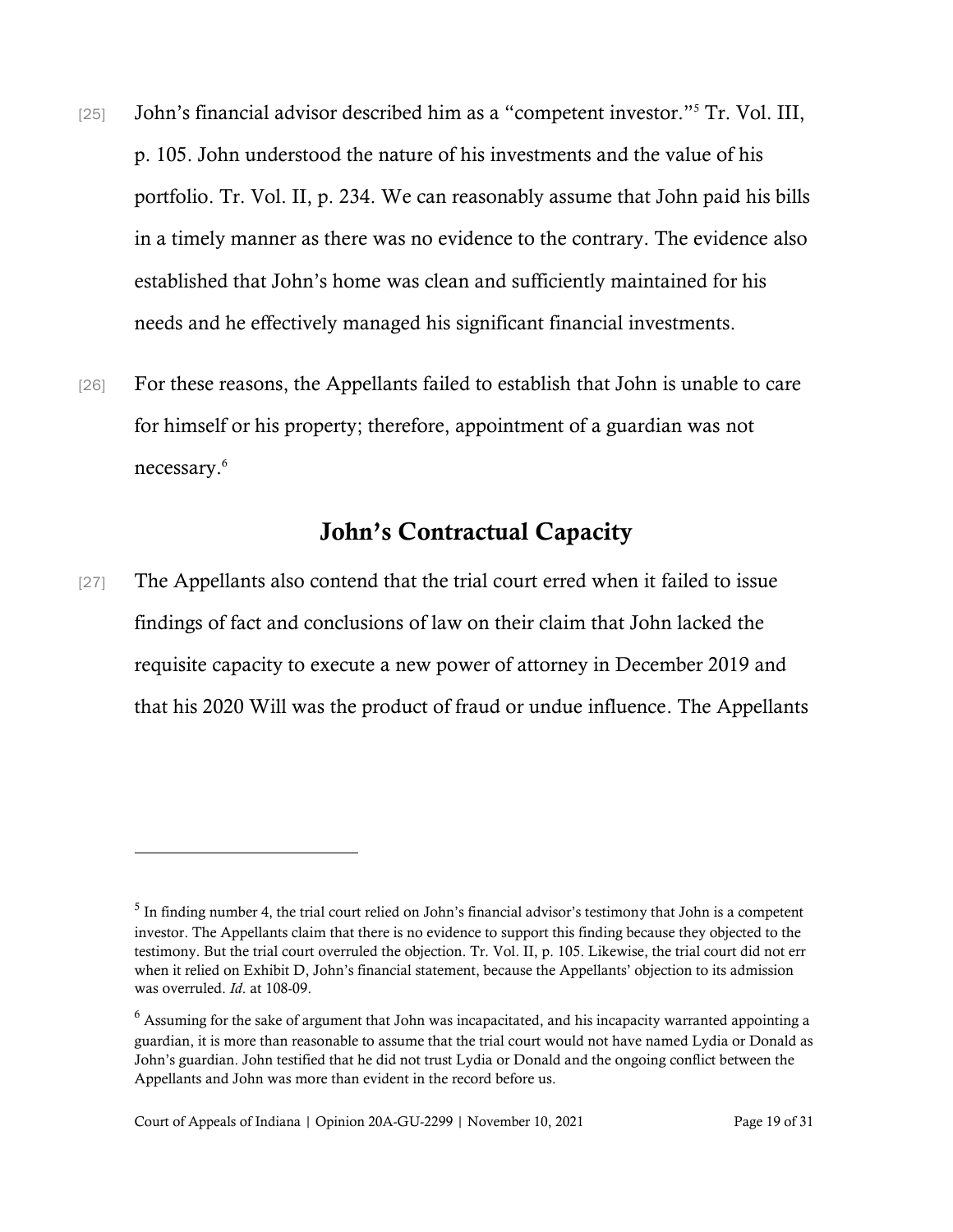also argue that John lacked the requisite contractual capacity to execute the December 2019 power of attorney.

- [28] In Counts II and III of their petition, the Appellants requested that the trial court declare John's December 2019 power of attorney and his 2020 Will null and void and alleged that John lacked the requisite capacity to execute those documents. In the pleading, the Appellants alleged that John was incapacitated for the same reasons alleged in Count I, their petition for guardianship. The trial court thoroughly addressed the Appellants' claim that John was incapacitated in its findings of fact and conclusions of law. For this reason, we do not agree with the Appellants' claim that the trial court failed to make specific findings of fact addressing the claims set forth in Counts II and III of their petition.<sup>7</sup>
- [29] Turning to John's contractual capacity,<sup>8</sup> initially we observe that the mental capacity required to enter into a contract "is whether the person was able to understand in a reasonable manner the nature and effect of his act" on the date of the agreement. *[Wilcox Mfg. Group, Inc. v. Mktg. Servs. of Ind., Inc.](https://www.westlaw.com/Document/Iaf61b388098f11dab91fc9d567cb48f0/View/FullText.html?transitionType=Default&contextData=(sc.Default)&VR=3.0&RS=da3.0&fragmentIdentifier=co_pp_sp_578_562%2c+563)*, 8[32 N.E.2d](https://www.westlaw.com/Document/Iaf61b388098f11dab91fc9d567cb48f0/View/FullText.html?transitionType=Default&contextData=(sc.Default)&VR=3.0&RS=da3.0&fragmentIdentifier=co_pp_sp_578_562%2c+563)

 $7$  The Appellants also argue that because John did not file a responsive pleading to their amended petition, he admitted the allegations contained therein. John filed a responsive pleading to the Appellants' original petition and although he did not file an additional responsive pleading to the amended petition, John's objections remained consistent throughout these proceedings. And contrary to the Appellants' claim, John did not fail to contest the allegations during the hearing. There was significant testimony and evidence concerning John's ability to understand the scope of the power of attorney, whether the 2020 Will reflected his wishes for the distribution of his estate, and whether he remembered executing the wills and powers of attorney at issue in this case.

<sup>8</sup> The Appellants concede that John has testamentary capacity. *See* Appellants' Br. at 37.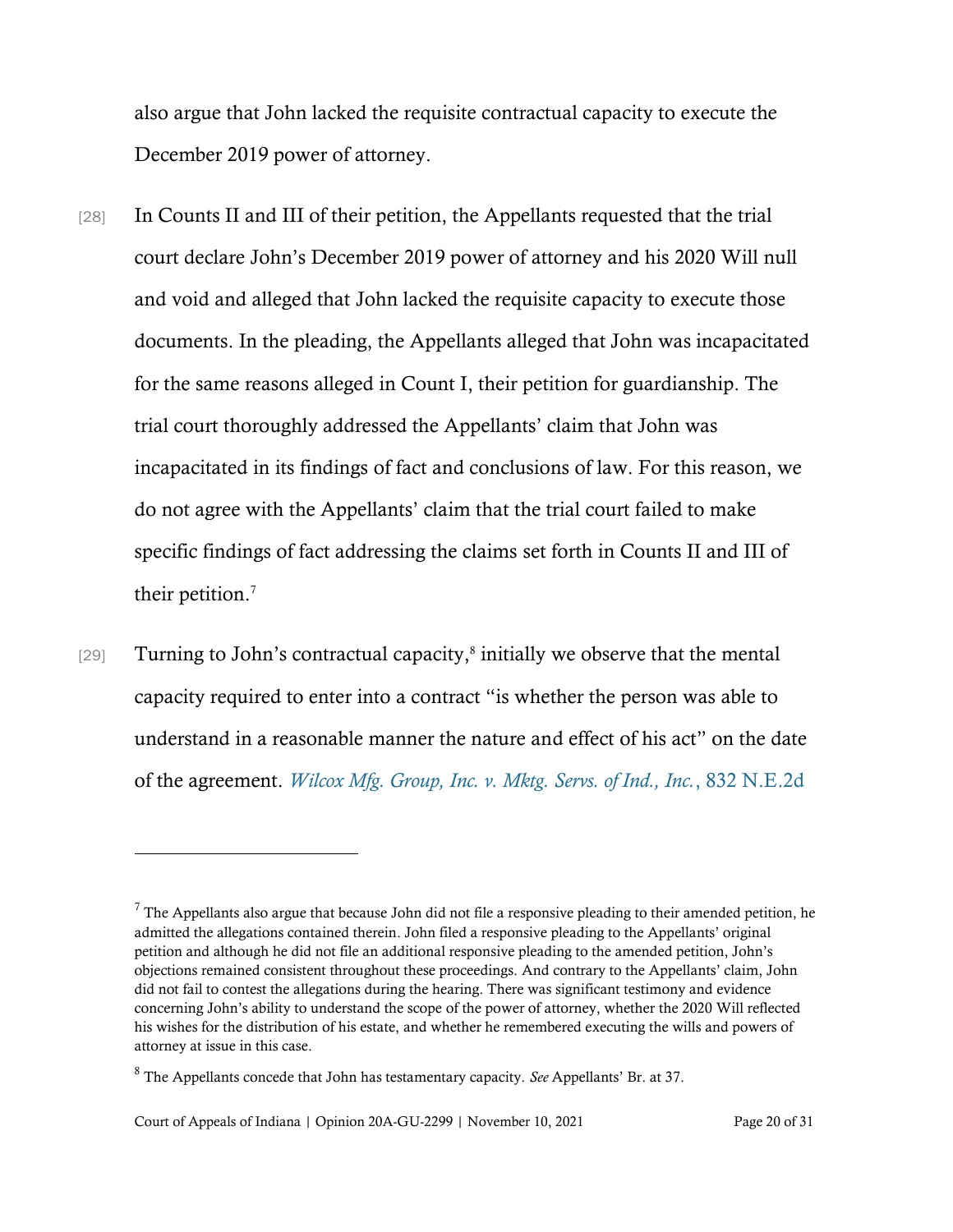[559, 562, 563 \(Ind. Ct. App. 2005\).](https://www.westlaw.com/Document/Iaf61b388098f11dab91fc9d567cb48f0/View/FullText.html?transitionType=Default&contextData=(sc.Default)&VR=3.0&RS=da3.0&fragmentIdentifier=co_pp_sp_578_562%2c+563) In order to avoid a contract, the party must not only have been of unsound mind, but also must have had no reasonable understanding of the contract's terms due to his instability. *[Id.](https://www.westlaw.com/Document/Iaf61b388098f11dab91fc9d567cb48f0/View/FullText.html?transitionType=Default&contextData=(sc.Default)&VR=3.0&RS=da3.0)*

- [30] John understood the purpose and necessity of appointing a power of attorney and that he could revoke the power of attorney at any time. Conf. Ex. Vol. p. 51. We agree that John only had a limited understanding of his attorney-infact's power to act on his behalf. *Id*. at 52; Tr. Vol II, pp. 187–88, 230–32. And John could not specifically remember executing the documents granting David Lancaster his power of attorney, but he was able to identify the document, he understood what the document was, and that he signed it. *Id*. at 229–30; Tr. Vol. III p. 12. That John did not have a complete understanding of the power of attorney's ability to make decisions on his behalf, does not mean that he lacked contractual capacity.
- [31] Regarding his will, Dr. Gunter testified that John understood the purpose of a will and that he "could outline some things that were important to him." Tr. Vol. II, p. 72. Consistent with John's testimony at the hearing, John told Dr. Gunter that he recently had executed a new will that was not consistent with his final wishes but that "he had been advised that it would be helpful to him to get through the litigation before he wrote another will."<sup>9</sup> *Id*.; *see also* Tr. Vol. II, pp.

 $9$  It is alarming that John's will, executed in February 2020, did not reflect his wishes for the final distribution of his estate when he met with Dr. Gunter in May 2020, and at the September 2020 hearing. And we hope that John's final will appropriately distributed John's estate in accordance with his wishes. However, the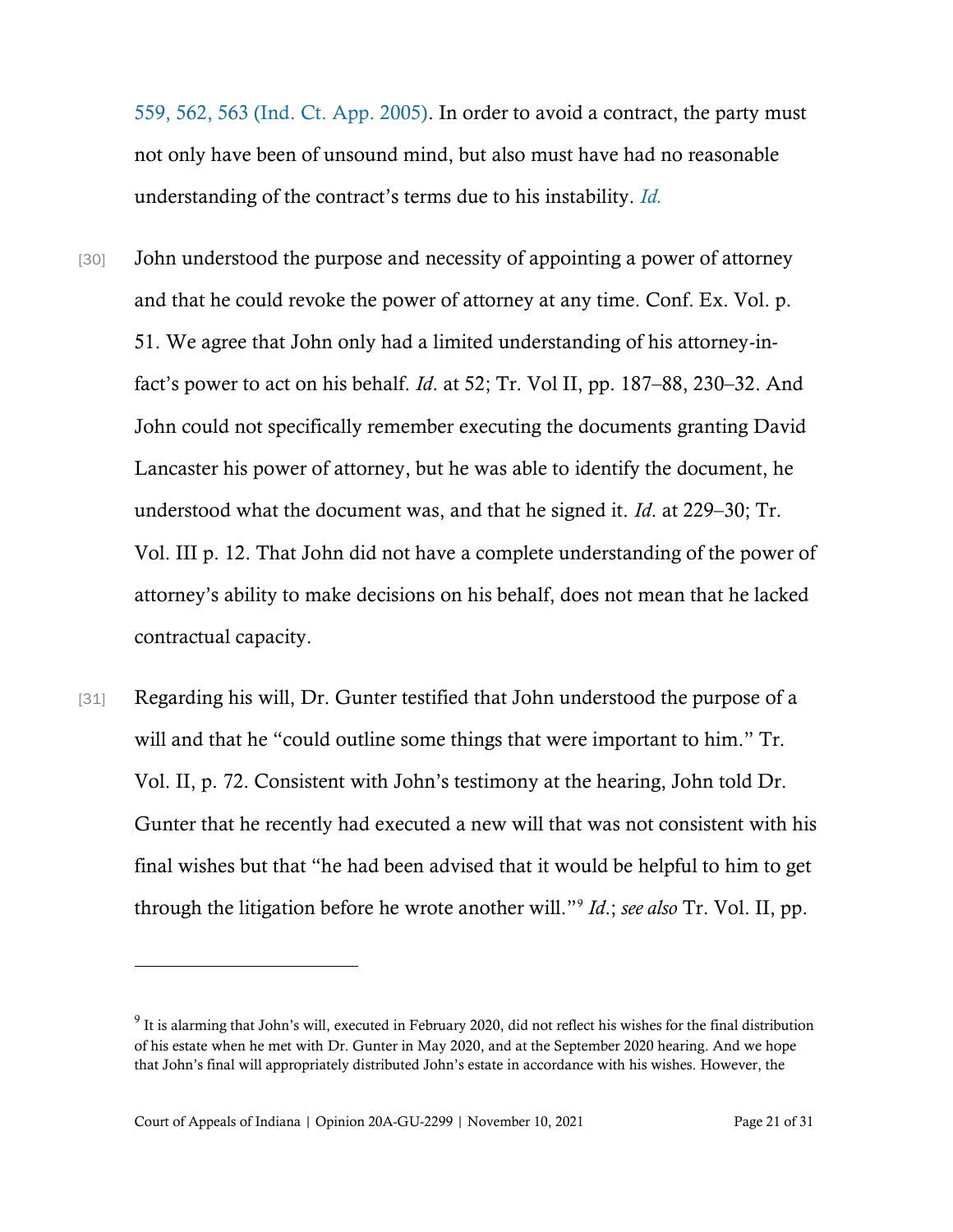190, 211, 215-18. Moreover, the fact that John was diagnosed with dementia does not mean that John lacked contractual capacity. Although John could not recall executing the documents at issue, he understood the documents and their purpose, recognized his signature, and wanted David to act as his power of attorney.

[32] For all of these reasons, the Appellants did not establish that John lacked the contractual capacity necessary to revoke his prior power of attorney and execute the December 2019 power of attorney.

## Attorney Fees

[33] Indiana follows the "American Rule," whereby parties are required to pay their own attorney fees absent an agreement between the parties, statutory authority, or other rule to the contrary. *[Town of Georgetown v. Edwards Community Inc.](https://www.westlaw.com/Document/Icba1713c1d0511ddb7e483ba170699a5/View/FullText.html?transitionType=Default&contextData=(sc.Default)&VR=3.0&RS=da3.0&fragmentIdentifier=co_pp_sp_578_726)*[, 885](https://www.westlaw.com/Document/Icba1713c1d0511ddb7e483ba170699a5/View/FullText.html?transitionType=Default&contextData=(sc.Default)&VR=3.0&RS=da3.0&fragmentIdentifier=co_pp_sp_578_726)  [N.E.2d 722, 726 \(Ind. Ct. App. 2008\).](https://www.westlaw.com/Document/Icba1713c1d0511ddb7e483ba170699a5/View/FullText.html?transitionType=Default&contextData=(sc.Default)&VR=3.0&RS=da3.0&fragmentIdentifier=co_pp_sp_578_726) The trial court ordered the Appellants to pay John's attorney fees pursuant to [Indiana Code section 34-52-1-1.](https://www.westlaw.com/Document/N73780500816F11DB8132CD13D2280436/View/FullText.html?transitionType=Default&contextData=(sc.Default)&VR=3.0&RS=da3.0)<sup>10</sup>

Appellants did not present evidence that would have established that the February 2020 Will did not align with John's testamentary intent due to fraud, undue influence, and/or mistake of fact. John was aware of the contents of his will and agreed with his attorneys to wait until the guardianship petition was adjudicated before completing his final will and testament. For this reason, it is not necessary to remand this case for additional findings on this issue.

 $^{10}$  If the trial court had granted the Appellants' guardianship petition, their attorney fees would have been paid from the guardianship estate. *See* [Ind. Code § 29-3-9-9](https://www.westlaw.com/Document/N25570680816211DB8132CD13D2280436/View/FullText.html?transitionType=Default&contextData=(sc.Default)&VR=3.0&RS=da3.0) ("Whenever a guardian is appointed for an incapacitated person or minor, the guardian shall pay all expenses of the proceeding, including reasonable medical, professional, and attorney's fees, out of the property of the protected person.)

Also, the Appellants argue tha[t Indiana Code section 34-52-1-1](https://www.westlaw.com/Document/N73780500816F11DB8132CD13D2280436/View/FullText.html?transitionType=Default&contextData=(sc.Default)&VR=3.0&RS=da3.0) does not apply because John is not a prevailing party. While John is not a prevailing party in the traditional sense, i.e., a judgment was not awarded in his favor, he objected to the Appellants' petition to establish a guardianship and he prevailed when the trial court dismissed the petition.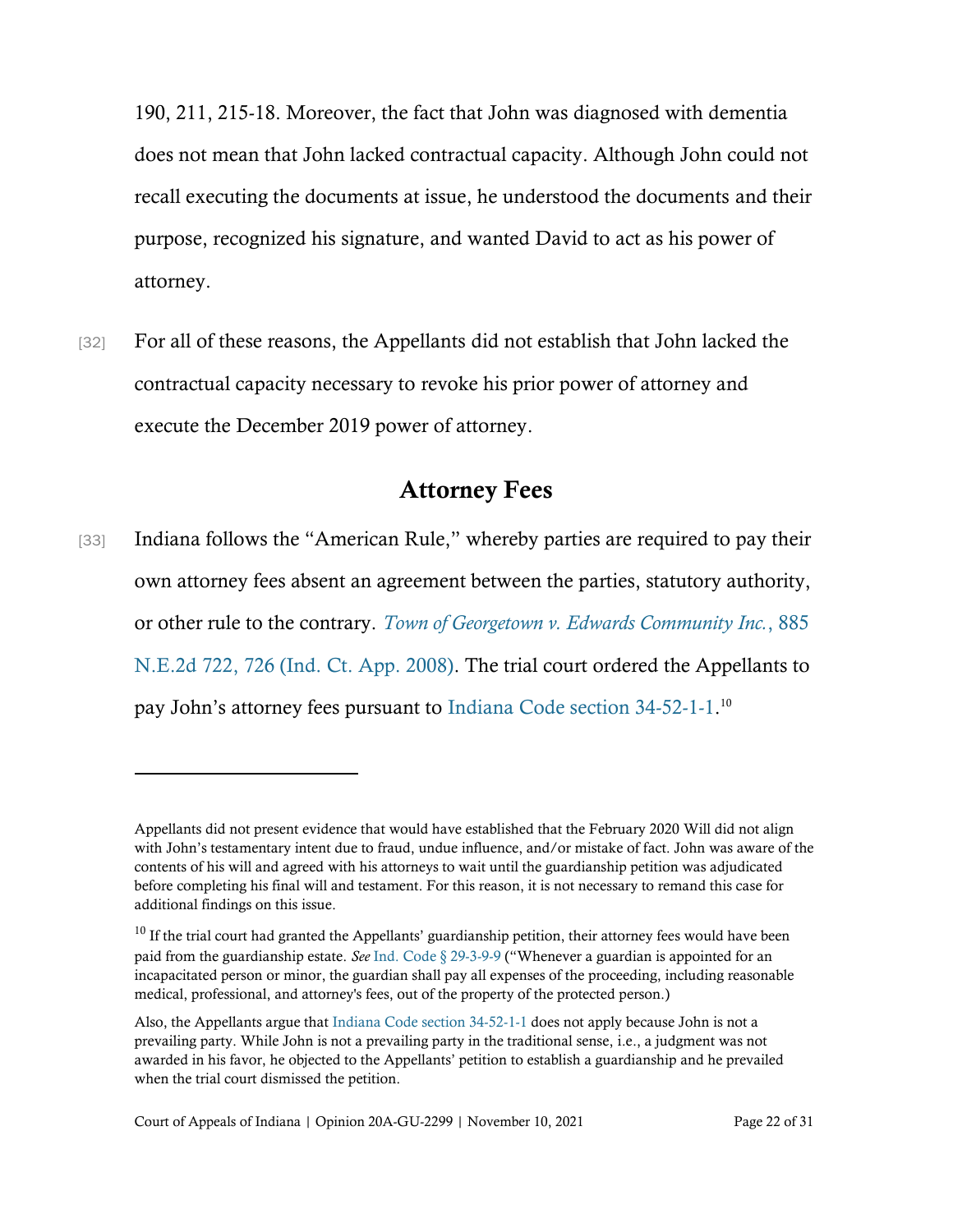[34] "Appellate review of the trial court's award of attorney fees pursuant to Indiana [Code section 34-52-1-1](https://www.westlaw.com/Document/N73780500816F11DB8132CD13D2280436/View/FullText.html?transitionType=Default&contextData=(sc.Default)&VR=3.0&RS=da3.0) proceeds in three steps." *Smyth v. Hester*[, 901 N.E.2d 25,](https://www.westlaw.com/Document/I118e60cefcfa11ddbc7bf97f340af743/View/FullText.html?transitionType=Default&contextData=(sc.Default)&VR=3.0&RS=cblt1.0)  [33 \(Ind. Ct. App. 2009\),](https://www.westlaw.com/Document/I118e60cefcfa11ddbc7bf97f340af743/View/FullText.html?transitionType=Default&contextData=(sc.Default)&VR=3.0&RS=cblt1.0) *trans. denied*. First, we review the trial court's findings of fact under a clearly erroneous standard, and next, we review de novo the trial court's legal conclusions. *[Id.](https://www.westlaw.com/Document/I118e60cefcfa11ddbc7bf97f340af743/View/FullText.html?transitionType=Default&contextData=(sc.Default)&VR=3.0&RS=cblt1.0)* "Finally, the statute 'vests discretion in the trial court to award fees on finding one or more of the acts described in subsection (b).'" *[Id.](https://www.westlaw.com/Document/I118e60cefcfa11ddbc7bf97f340af743/View/FullText.html?transitionType=Default&contextData=(sc.Default)&VR=3.0&RS=cblt1.0)* (quoting *[Mitchell v.](https://www.westlaw.com/Document/Ic04edf04d3c611d98ac8f235252e36df/View/FullText.html?transitionType=Default&contextData=(sc.Default)&VR=3.0&RS=da3.0&fragmentIdentifier=co_pp_sp_578_925) Mitchell*[, 695 N.E.2d 920, 925 \(Ind. 1998\)\)](https://www.westlaw.com/Document/Ic04edf04d3c611d98ac8f235252e36df/View/FullText.html?transitionType=Default&contextData=(sc.Default)&VR=3.0&RS=da3.0&fragmentIdentifier=co_pp_sp_578_925). Therefore, the final step of our appellate review is "to review the trial court's decision to award fees and the amount thereof under an abuse of discretion standard." *Id*[. at 33-34](https://www.westlaw.com/Document/I118e60cefcfa11ddbc7bf97f340af743/View/FullText.html?transitionType=Default&contextData=(sc.Default)&VR=3.0&RS=da3.0&fragmentIdentifier=co_pp_sp_578_33) (quoting *[Davidson v. Boone County](https://www.westlaw.com/Document/I62b59f62d39811d99439b076ef9ec4de/View/FullText.html?transitionType=Default&contextData=(sc.Default)&VR=3.0&RS=da3.0&fragmentIdentifier=co_pp_sp_578_899)*, 745 N.E.2d 895, 89[9-](https://www.westlaw.com/Document/I62b59f62d39811d99439b076ef9ec4de/View/FullText.html?transitionType=Default&contextData=(sc.Default)&VR=3.0&RS=da3.0&fragmentIdentifier=co_pp_sp_578_899)

[90 \(Ind. Ct. App. 2001\)\)](https://www.westlaw.com/Document/I62b59f62d39811d99439b076ef9ec4de/View/FullText.html?transitionType=Default&contextData=(sc.Default)&VR=3.0&RS=da3.0&fragmentIdentifier=co_pp_sp_578_899).

#### [35] [Indiana Code section 34-52-1-1](https://www.westlaw.com/Document/N73780500816F11DB8132CD13D2280436/View/FullText.html?transitionType=Default&contextData=(sc.Default)&VR=3.0&RS=da3.0) allows

a court "[i]n any civil action" to award attorney's fees "as part of the cost to the prevailing party" if another party "(1) brought the action or defense on a claim or defense that is frivolous, unreasonable, or groundless; (2) continued to litigate the action or defense after the party's claim or defense became frivolous, unreasonable, or groundless; or (3) litigated the action in bad faith." I.C.  $\S 34-52-1-1(b)$ . The statute balances an attorney's duty to zealously advocate with the goal of deterring unnecessary and unjustified litigation. The General Recovery Rule is strictly construed because it "is in derogation of the American Rule observed under the common law."

*[River Ridge Dev. Auth. v. Outfront Media, LLC](https://www.westlaw.com/Document/I11378ff0a20d11eabb6d82c9ad959d07/View/FullText.html?transitionType=Default&contextData=(sc.Default)&VR=3.0&RS=da3.0&fragmentIdentifier=co_pp_sp_7902_913)*[, 146 N.E.3d 906, 913 \(Ind. 2020\)](https://www.westlaw.com/Document/I11378ff0a20d11eabb6d82c9ad959d07/View/FullText.html?transitionType=Default&contextData=(sc.Default)&VR=3.0&RS=da3.0&fragmentIdentifier=co_pp_sp_7902_913) (cleaned up).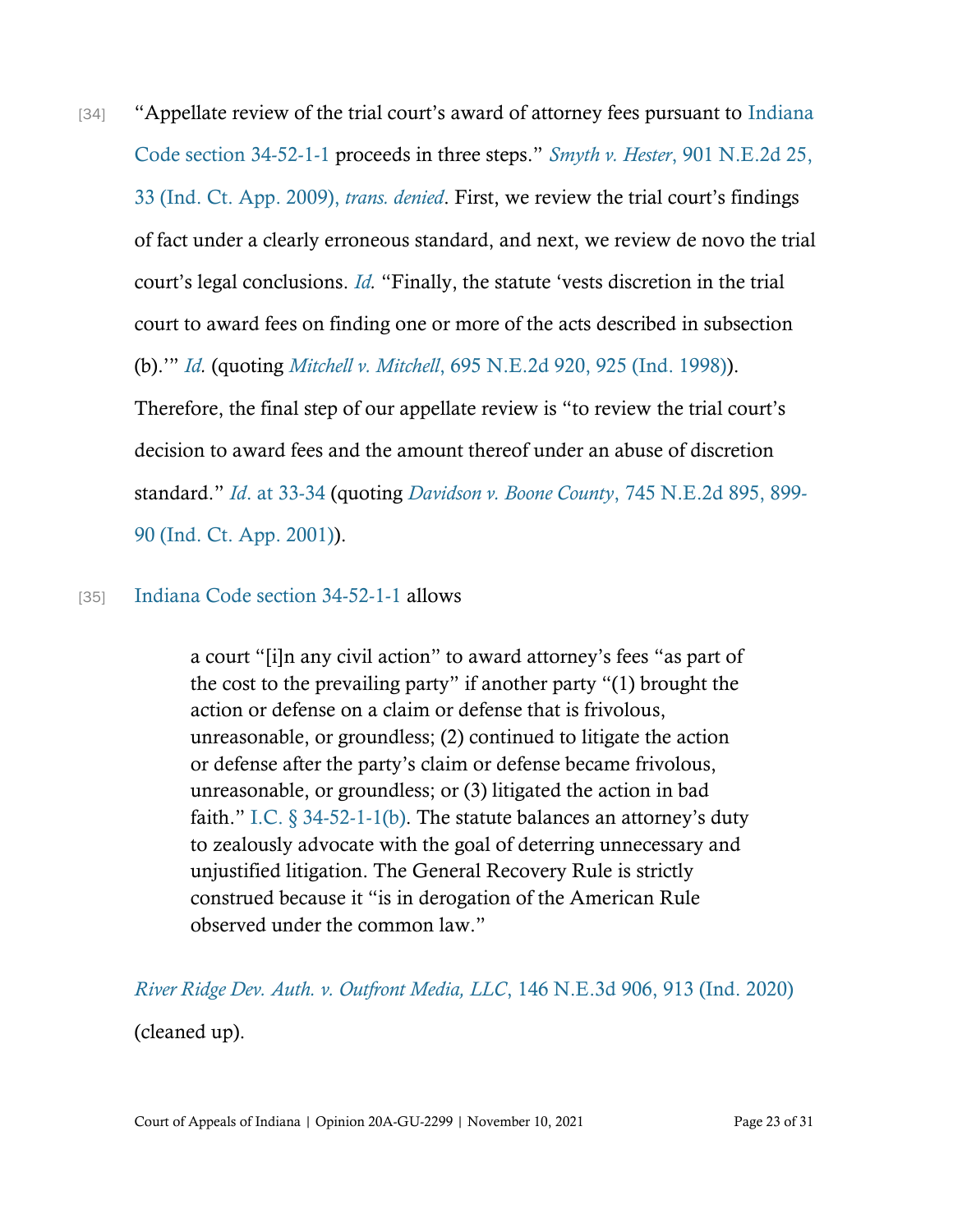- [36] A frivolous claim is one taken primarily for the purpose of harassment, if the attorney is unable to make a good faith and rational argument on the merits of the action. *Branham Corp. v. Newland Res*[., LLC, 17 N.E.3d 979, 992 n.12 \(Ind.](https://www.westlaw.com/Document/I85596cfe43d611e490d4edf60ce7d742/View/FullText.html?transitionType=Default&contextData=(sc.Default)&VR=3.0&RS=da3.0&fragmentIdentifier=co_pp_sp_7902_992+n.12)  [Ct. App. 2014\)](https://www.westlaw.com/Document/I85596cfe43d611e490d4edf60ce7d742/View/FullText.html?transitionType=Default&contextData=(sc.Default)&VR=3.0&RS=da3.0&fragmentIdentifier=co_pp_sp_7902_992+n.12). A claim is "unreasonable" if, based on the totality of the circumstances, including the law and the facts known at the time of filing, no reasonable attorney would consider that the claim was worthy of litigation. *[Id](https://www.westlaw.com/Document/I85596cfe43d611e490d4edf60ce7d742/View/FullText.html?transitionType=Default&contextData=(sc.Default)&VR=3.0&RS=cblt1.0)*. A claim is "groundless" if there are no facts to support the legal claim presented by the losing party. *[Id](https://www.westlaw.com/Document/I85596cfe43d611e490d4edf60ce7d742/View/FullText.html?transitionType=Default&contextData=(sc.Default)&VR=3.0&RS=cblt1.0)*. "Bad faith is demonstrated where the party presenting the claim is affirmatively operating with furtive design or ill will." *[GEICO Gen.](https://www.westlaw.com/Document/Ica0369a9c70211e390d4edf60ce7d742/View/FullText.html?transitionType=Default&contextData=(sc.Default)&VR=3.0&RS=cblt1.0)  Ins. Co. v. Coyne*[, 7 N.E.3d 300, 305 \(Ind. Ct. App. 2014\),](https://www.westlaw.com/Document/Ica0369a9c70211e390d4edf60ce7d742/View/FullText.html?transitionType=Default&contextData=(sc.Default)&VR=3.0&RS=cblt1.0) *trans. denied*. A claim is not groundless or frivolous merely because the party loses on the merits. *Smyth v. Hester*[, 901 N.E.2d 25, 33 \(Ind. Ct. App. 2009\),](https://www.westlaw.com/Document/I118e60cefcfa11ddbc7bf97f340af743/View/FullText.html?transitionType=Default&contextData=(sc.Default)&VR=3.0&RS=da3.0&fragmentIdentifier=co_pp_sp_578_33) *trans. denied*[.](https://www.westlaw.com/Document/I118e60cefcfa11ddbc7bf97f340af743/View/FullText.html?transitionType=Default&contextData=(sc.Default)&VR=3.0&RS=da3.0&fragmentIdentifier=co_pp_sp_578_33)
- [37] The trial court found that the Appellants lacked standing to file a petition to establish a guardianship over John, and therefore, their claim was frivolous, unreasonable, and groundless. We disagree. First, we observe that John did not argue lack of standing until the hearing was held on the attorney fee request. Moreover, [Indiana Code section 29-3-5-1](https://www.westlaw.com/Document/N063C8DB0834311E9B539903DABF236BE/View/FullText.html?transitionType=Default&contextData=(sc.Default)&VR=3.0&RS=da3.0) provides that "any person may file a petition for the appointment of a person to serve as guardian for an incapacitated person . . . under this chapter[.]" (Emphasis added.)
- Court of Appeals of Indiana | Opinion 20A-GU-2299 | November 10, 2021 Page 24 of 31 [38] John also argues that the Appellants lacked standing to challenge the validity of the December 2019 power of attorney and John's 2020 Will. However, again, John failed to raise the issue of standing until the attorney fee hearing, and the validity of the power of attorney John executed in December 2019, naming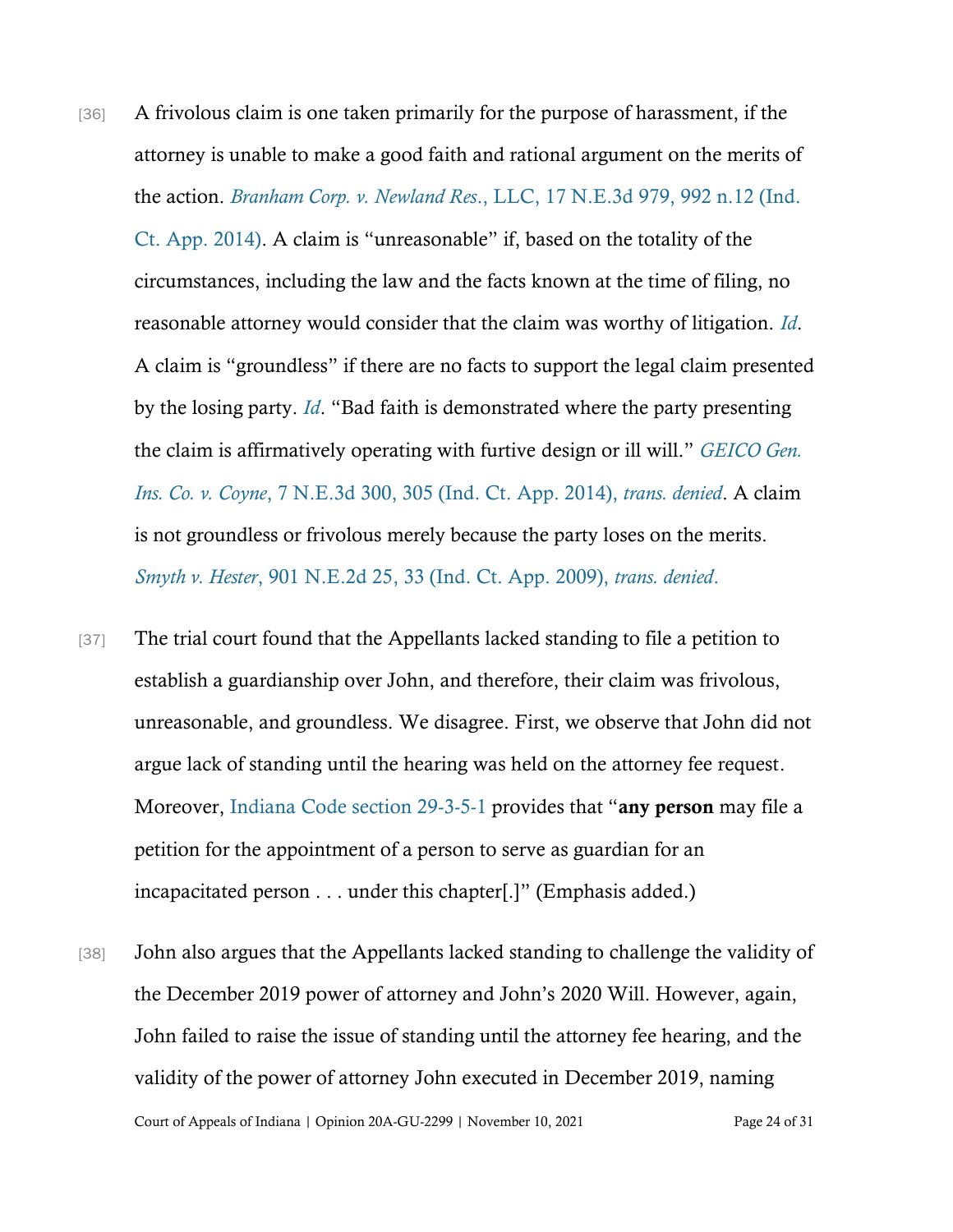David as his attorney-in-fact, was relevant to the guardianship proceedings. *See [In re Morris](https://www.westlaw.com/Document/I6ce27a58489f11e6a795ac035416da91/View/FullText.html?transitionType=Default&contextData=(sc.Default)&VR=3.0&RS=da3.0&fragmentIdentifier=co_pp_sp_7902_724)*[, 56 N.E.3d at 724](https://www.westlaw.com/Document/I6ce27a58489f11e6a795ac035416da91/View/FullText.html?transitionType=Default&contextData=(sc.Default)&VR=3.0&RS=da3.0&fragmentIdentifier=co_pp_sp_7902_724) (quoting *[In re Guardianship of L.R](https://www.westlaw.com/Document/I9f5c32b1625711deb08de1b7506ad85b/View/FullText.html?transitionType=Default&contextData=(sc.Default)&VR=3.0&RS=da3.0&fragmentIdentifier=co_pp_sp_578_365)*[., 908 N.E.2d](https://www.westlaw.com/Document/I9f5c32b1625711deb08de1b7506ad85b/View/FullText.html?transitionType=Default&contextData=(sc.Default)&VR=3.0&RS=da3.0&fragmentIdentifier=co_pp_sp_578_365)  [360, 365 \(Ind. Ct. App. 2009\)](https://www.westlaw.com/Document/I9f5c32b1625711deb08de1b7506ad85b/View/FullText.html?transitionType=Default&contextData=(sc.Default)&VR=3.0&RS=da3.0&fragmentIdentifier=co_pp_sp_578_365) (explaining that "if an incapacitated person's attorney in fact is different than the person's guardian, the attorney in fact remains in control unless the trial court" holds a hearing and orders the guardian to revoke the power of attorney); *see also* [Ind. Code § 30-5-3-4.](https://www.westlaw.com/Document/N46D3FB60557D11E7983AEAA12C9A2F99/View/FullText.html?transitionType=Default&contextData=(sc.Default)&VR=3.0&RS=da3.0) Finally, in John's 2018 Will, both Lydia and Donald were named as trustees of a charitable trust to be funded at John's death, but John's 2020 Will defunded the trust. Lydia was also trustee of an educational trust established for her daughter, which was also defunded by John's 2020 Will. For all of these reasons, the trial court erred when it found that the Appellants lacked standing to pursue their claims.

[39] The Appellants contend that their petition to establish guardianship was not frivolous, unreasonable, or groundless because Dr. Gunter concluded that John was incapacitated.<sup>11</sup> But the trial court did not rely on its finding that John was not incapacitated when it awarded attorney fees. The court relied solely on its erroneous finding that the Appellants lacked standing. Consequently, we

<sup>&</sup>lt;sup>11</sup> In March 2020, John filed his motion for attorney fees pursuant to [Indiana Code section 34-52-1-1.](https://www.westlaw.com/Document/N73780500816F11DB8132CD13D2280436/View/FullText.html?transitionType=Default&contextData=(sc.Default)&VR=3.0&RS=da3.0) In support of his motion, John noted that neurologist Dr. Pidgeon concluded in February 2020 that John did not have any significant cognitive impairment and his mental exam was normal for a man his age. Appellant's Conf. App. Vol. II pp. 149-50. And it is undisputed that John lived alone in his own home, albeit with assistance from friends and neighbors, in the months before the Appellants filed their guardianship petition. For these reasons, John claimed that the Appellants continued litigation of their petition was frivolous, unreasonable, and groundless. But the Appellants presented evidence from which the trial court could have found that John was incapacitated. Therefore, the continued litigation of John's alleged incapacity was not frivolous, unreasonable, or groundless. Had the trial court found that John needed a guardian, the court could have appointed David, and not Lydia or Donald.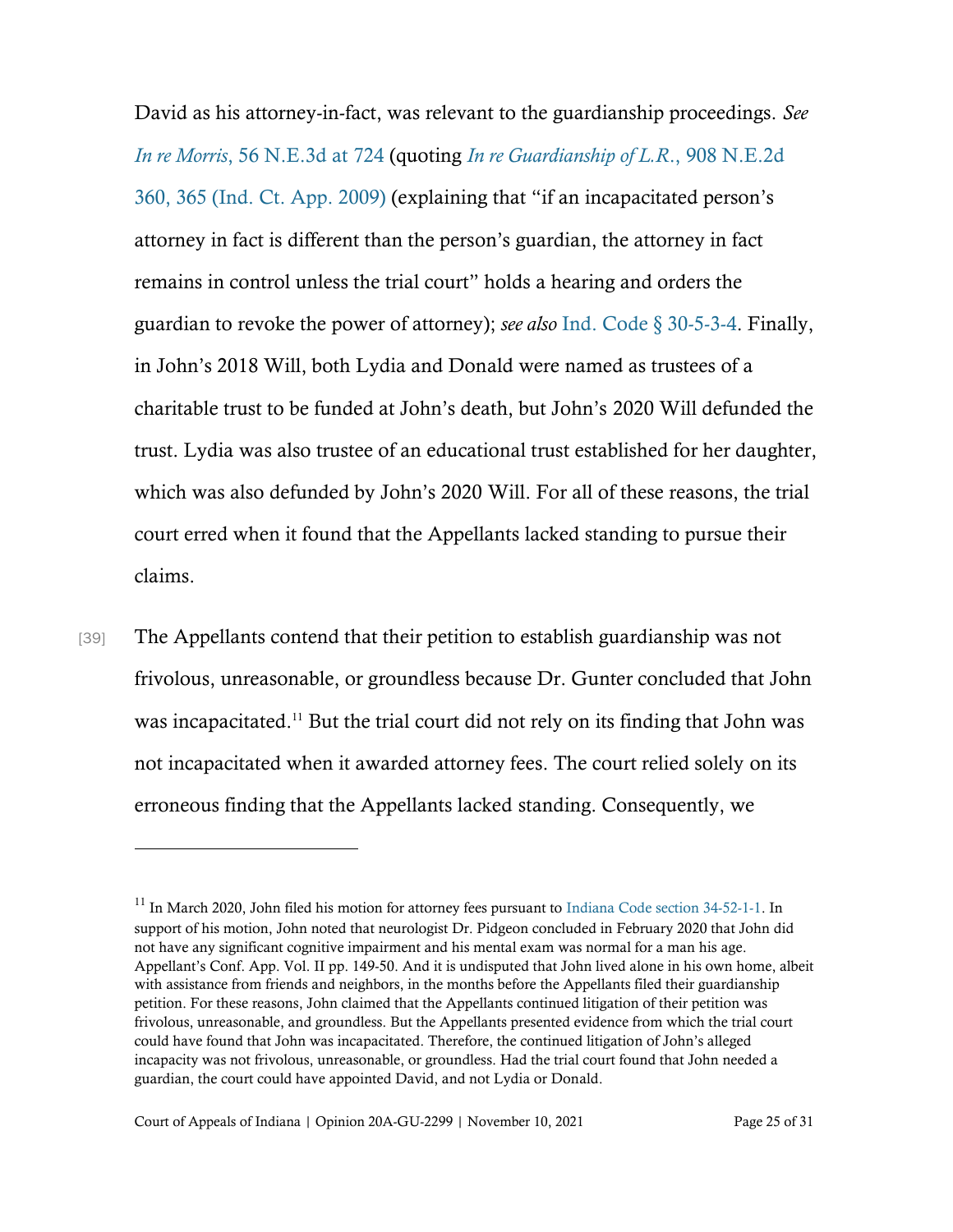conclude that the trial court erred when it awarded John attorney fees because the Appellants' petition was not frivolous, groundless, and unreasonable.

- [40] The trial court also found that the Appellants litigated their claim in bad faith. "[I]n order to constitute bad faith under [[Indiana Code section 34-52-1-1\]](https://www.westlaw.com/Document/N73780500816F11DB8132CD13D2280436/View/FullText.html?transitionType=Default&contextData=(sc.Default)&VR=3.0&RS=da3.0), the conduct must be 'vexatious and oppressive in the extreme.'" *[Neu v. Gibson](https://www.westlaw.com/Document/Ia4688a5a9add11e188c4dc91a76115b7/View/FullText.html?transitionType=Default&contextData=(sc.Default)&VR=3.0&RS=da3.0&fragmentIdentifier=co_pp_sp_578_279)*[, 968](https://www.westlaw.com/Document/Ia4688a5a9add11e188c4dc91a76115b7/View/FullText.html?transitionType=Default&contextData=(sc.Default)&VR=3.0&RS=da3.0&fragmentIdentifier=co_pp_sp_578_279)  [N.E.2d 262, 279 \(Ind.](https://www.westlaw.com/Document/Ia4688a5a9add11e188c4dc91a76115b7/View/FullText.html?transitionType=Default&contextData=(sc.Default)&VR=3.0&RS=da3.0&fragmentIdentifier=co_pp_sp_578_279) Ct. App. 2012) (quoting *St. Joseph's C[ollege v. Morrison,](https://www.westlaw.com/Document/I7c2dcf70d94811d98ac8f235252e36df/View/FullText.html?transitionType=Default&contextData=(sc.Default)&VR=3.0&RS=da3.0&fragmentIdentifier=co_pp_sp_578_871)  [Inc.](https://www.westlaw.com/Document/I7c2dcf70d94811d98ac8f235252e36df/View/FullText.html?transitionType=Default&contextData=(sc.Default)&VR=3.0&RS=da3.0&fragmentIdentifier=co_pp_sp_578_871)*[, 158 Ind.App. 272, 302 N.E.2d 865, 871 \(1973\)\)](https://www.westlaw.com/Document/I7c2dcf70d94811d98ac8f235252e36df/View/FullText.html?transitionType=Default&contextData=(sc.Default)&VR=3.0&RS=da3.0&fragmentIdentifier=co_pp_sp_578_871), *[trans. denied](https://www.westlaw.com/Document/Ia4688a5a9add11e188c4dc91a76115b7/View/FullText.html?transitionType=Default&contextData=(sc.Default)&VR=3.0&RS=cblt1.0)*. The standard is strict because an attorney fee award under the bad faith exception is punitive. *[Id](https://www.westlaw.com/Document/Ia4688a5a9add11e188c4dc91a76115b7/View/FullText.html?transitionType=Default&contextData=(sc.Default)&VR=3.0&RS=cblt1.0)*. And [section 34-52-1-1](https://www.westlaw.com/Document/N73780500816F11DB8132CD13D2280436/View/FullText.html?transitionType=Default&contextData=(sc.Default)&VR=3.0&RS=da3.0) requires that the "action must be litigated in bad faith, which means that only conduct in the course of the litigation is relevant to the question of attorney's fees." *[Techna-Fit, Inc. v. Fluid Transfer Products, Inc](https://www.westlaw.com/Document/If50d20be72c511e5a807ad48145ed9f1/View/FullText.html?transitionType=Default&contextData=(sc.Default)&VR=3.0&RS=da3.0&fragmentIdentifier=co_pp_sp_7902_418)*[., 45](https://www.westlaw.com/Document/If50d20be72c511e5a807ad48145ed9f1/View/FullText.html?transitionType=Default&contextData=(sc.Default)&VR=3.0&RS=da3.0&fragmentIdentifier=co_pp_sp_7902_418)  [N.E.3d 399, 418 \(Ind. Ct. App. 2015\).](https://www.westlaw.com/Document/If50d20be72c511e5a807ad48145ed9f1/View/FullText.html?transitionType=Default&contextData=(sc.Default)&VR=3.0&RS=da3.0&fragmentIdentifier=co_pp_sp_7902_418)
- [41] The trial court found bad faith because the Appellants had adversarial histories with John, Lydia previously had breached her fiduciary duty to John, and Lydia alleged that John had battered her shortly before the guardianship petition was filed. Lydia reported the alleged battery to the police but no charges were filed. All of the conduct cited by the trial court with regard to bad faith occurred before the petition for guardianship was filed, and the court did not find that the Appellants' filing of the petition itself or any conduct during the course of litigation constituted bad faith. Therefore, the trial court's conclusion that the Appellants litigated this action in bad faith is clearly erroneous.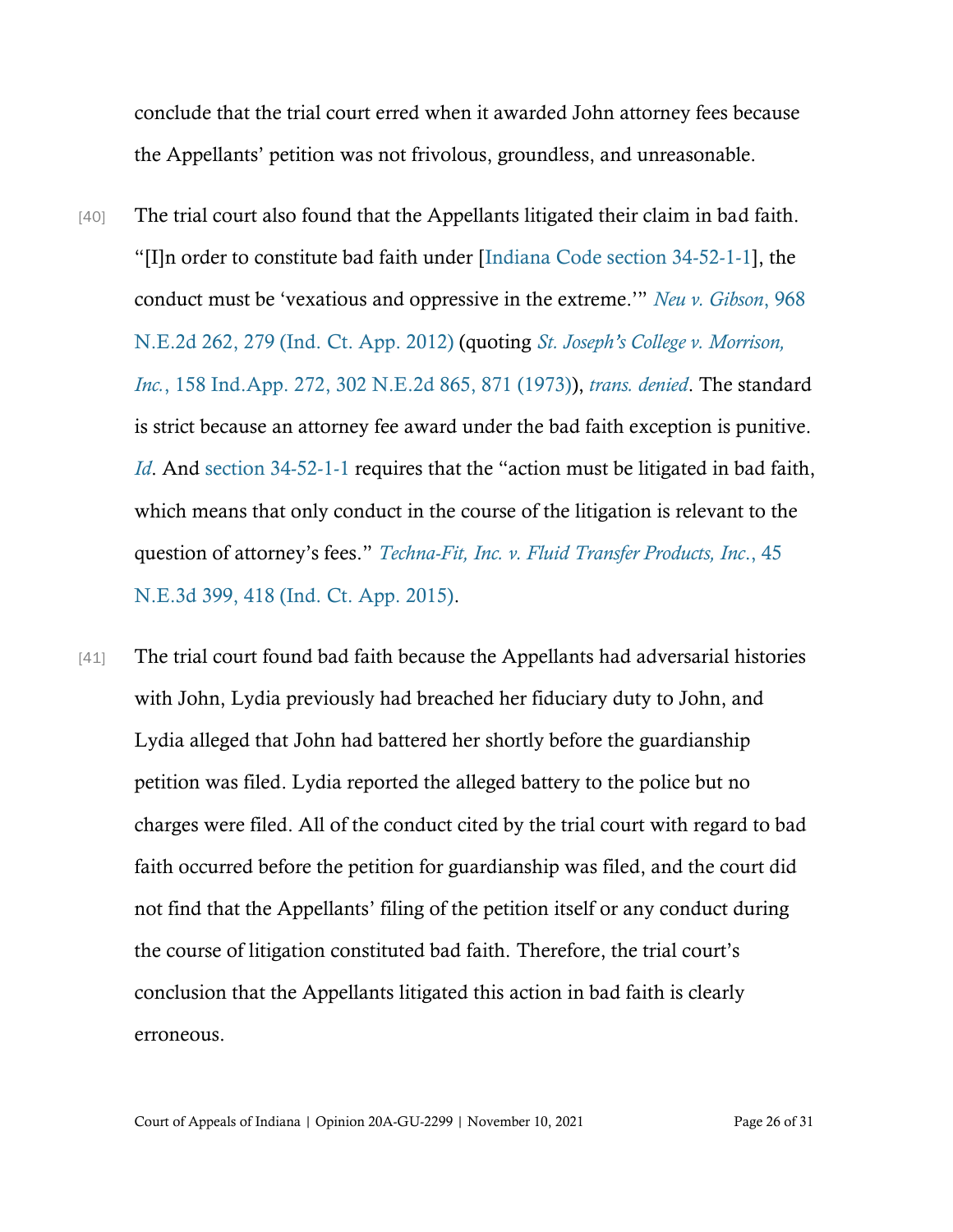- [42] For all of these reasons, the trial court erred when it awarded attorney fees to John pursuant to [Indiana Code section 34-52-1-1,](https://www.westlaw.com/Document/N73780500816F11DB8132CD13D2280436/View/FullText.html?transitionType=Default&contextData=(sc.Default)&VR=3.0&RS=da3.0) and we reverse the attorney fee award.
- [43] Finally, John also requests appellate attorney's fees. Pursuant to [Indiana](https://www.westlaw.com/Document/N129FFA80AACF11DE97CFC30D94C59A9E/View/FullText.html?transitionType=Default&contextData=(sc.Default)&VR=3.0&RS=da3.0)  [Appellate Rule 66\(E\)](https://www.westlaw.com/Document/N129FFA80AACF11DE97CFC30D94C59A9E/View/FullText.html?transitionType=Default&contextData=(sc.Default)&VR=3.0&RS=da3.0), our court may award appellate attorney's fees. Our court's discretion to award [Rule 66\(E\)](https://www.westlaw.com/Document/N129FFA80AACF11DE97CFC30D94C59A9E/View/FullText.html?transitionType=Default&contextData=(sc.Default)&VR=3.0&RS=da3.0) appellate attorney's fees is limited to circumstances where the appeal is "permeated with meritlessness, bad faith, frivolity, harassment, vexatiousness, or purpose of delay." *[Thacker v. Wentzel](https://www.westlaw.com/Document/If730697ed44411d983e7e9deff98dc6f/View/FullText.html?transitionType=Default&contextData=(sc.Default)&VR=3.0&RS=da3.0&fragmentIdentifier=co_pp_sp_578_346)*[,](https://www.westlaw.com/Document/If730697ed44411d983e7e9deff98dc6f/View/FullText.html?transitionType=Default&contextData=(sc.Default)&VR=3.0&RS=da3.0&fragmentIdentifier=co_pp_sp_578_346)  [797 N.E.2d 342, 346 \(Ind. Ct. App. 2003\)](https://www.westlaw.com/Document/If730697ed44411d983e7e9deff98dc6f/View/FullText.html?transitionType=Default&contextData=(sc.Default)&VR=3.0&RS=da3.0&fragmentIdentifier=co_pp_sp_578_346). "[T]he sanction is not imposed to punish mere lack of merit but something more egregious." *[Troyer v. Troyer](https://www.westlaw.com/Document/I992d077eb2c611e2a98ec867961a22de/View/FullText.html?transitionType=Default&contextData=(sc.Default)&VR=3.0&RS=da3.0&fragmentIdentifier=co_pp_sp_578_1148)*[, 987](https://www.westlaw.com/Document/I992d077eb2c611e2a98ec867961a22de/View/FullText.html?transitionType=Default&contextData=(sc.Default)&VR=3.0&RS=da3.0&fragmentIdentifier=co_pp_sp_578_1148)  [N.E.2d 1130, 1148 \(Ind. Ct. App. 2013\)](https://www.westlaw.com/Document/I992d077eb2c611e2a98ec867961a22de/View/FullText.html?transitionType=Default&contextData=(sc.Default)&VR=3.0&RS=da3.0&fragmentIdentifier=co_pp_sp_578_1148) (citation omitted), *[trans. denied](https://www.westlaw.com/Document/I992d077eb2c611e2a98ec867961a22de/View/FullText.html?transitionType=Default&contextData=(sc.Default)&VR=3.0&RS=cblt1.0)*. As such, our court exercises caution in awarding appellate attorney's fees because of the "potentially chilling effect the award may have upon the exercise of the right to appeal." *Holland v. Steele*[, 961 N.E.2d 516, 529 \(Ind. Ct. App. 2012\),](https://www.westlaw.com/Document/I66fb23bb4abb11e1bdb9e162c1ad40c0/View/FullText.html?transitionType=Default&contextData=(sc.Default)&VR=3.0&RS=da3.0&fragmentIdentifier=co_pp_sp_578_529)  *[trans. denied.](https://www.westlaw.com/Document/I66fb23bb4abb11e1bdb9e162c1ad40c0/View/FullText.html?transitionType=Default&contextData=(sc.Default)&VR=3.0&RS=da3.0&fragmentIdentifier=co_pp_sp_578_529)*
- [44] Our appellate courts have formally categorized claims for appellate attorney fees into "substantive" and procedural bad faith claims. *[Boczar v. Meridian Street](https://www.westlaw.com/Document/I86564cc2d39911d98ac8f235252e36df/View/FullText.html?transitionType=Default&contextData=(sc.Default)&VR=3.0&RS=da3.0&fragmentIdentifier=co_pp_sp_578_95)  [Found](https://www.westlaw.com/Document/I86564cc2d39911d98ac8f235252e36df/View/FullText.html?transitionType=Default&contextData=(sc.Default)&VR=3.0&RS=da3.0&fragmentIdentifier=co_pp_sp_578_95)*[., 749 N.E.2d 87, 95 \(Ind. Ct. App. 2001\).](https://www.westlaw.com/Document/I86564cc2d39911d98ac8f235252e36df/View/FullText.html?transitionType=Default&contextData=(sc.Default)&VR=3.0&RS=da3.0&fragmentIdentifier=co_pp_sp_578_95) To prevail on a substantive bad faith claim, the party must show that the appellant's contentions are utterly devoid of all plausibility. *[Id.](https://www.westlaw.com/Document/I86564cc2d39911d98ac8f235252e36df/View/FullText.html?transitionType=Default&contextData=(sc.Default)&VR=3.0&RS=da3.0)* Procedural bad faith, on the other hand, occurs when a party flagrantly disregards the form and content requirements of the rules of appellate procedure, omits and misstates relevant facts appearing in the record, and files briefs written in a manner calculated to require the maximum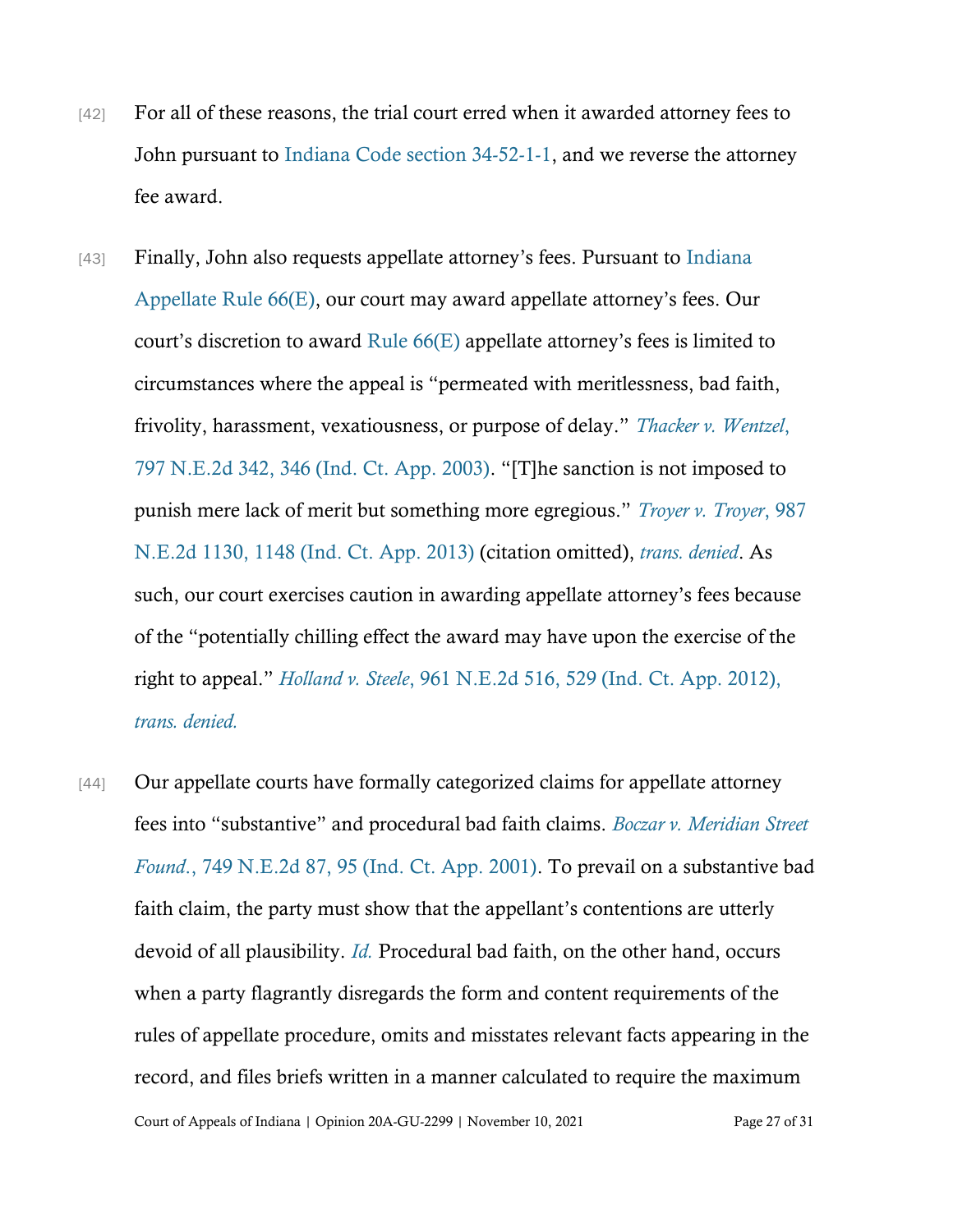expenditure of time both by the opposing party and the reviewing court. *[Id.](https://www.westlaw.com/Document/I86564cc2d39911d98ac8f235252e36df/View/FullText.html?transitionType=Default&contextData=(sc.Default)&VR=3.0&RS=da3.0)* Even if the appellant's conduct falls short of that which is "deliberate or by design," procedural bad faith can still be found. *[Id](https://www.westlaw.com/Document/I86564cc2d39911d98ac8f235252e36df/View/FullText.html?transitionType=Default&contextData=(sc.Default)&VR=3.0&RS=da3.0)*[.](https://www.westlaw.com/Document/I86564cc2d39911d98ac8f235252e36df/View/FullText.html?transitionType=Default&contextData=(sc.Default)&VR=3.0&RS=da3.0)

[45] John claims only substantive bad faith. Appellee's Br. at 39. However, we find none here. The Appellants presented evidence at the hearing that they also relied on to support their claims on appeal. Moreover, we were persuaded by the Appellants' argument concerning the attorney fee award in John's favor. Because the Appellants' arguments are not devoid of all plausibility, we deny John's request for appellate attorney fees.

### Conclusion

- [46] The trial court's finding that John was not incapacitated is supported by the evidence, and we are not persuaded that John lacked contractual capacity to execute a power of attorney. However, the trial court erred when it concluded that John was entitled to attorney fees under [Indiana Code section 34-52-1-1.](https://www.westlaw.com/Document/N73780500816F11DB8132CD13D2280436/View/FullText.html?transitionType=Default&contextData=(sc.Default)&VR=3.0&RS=da3.0) We therefore affirm the dismissal of the Appellants' claims but reverse the award of attorney fees.
- [47] Affirmed in part, reversed in part, and remanded for proceedings consistent with this opinion.
- [48] Weissmann, J., concurs

Tavitas, J., concurs in part and dissents in part with separate opinion.

Court of Appeals of Indiana | Opinion 20A-GU-2299 | November 10, 2021 Page 28 of 31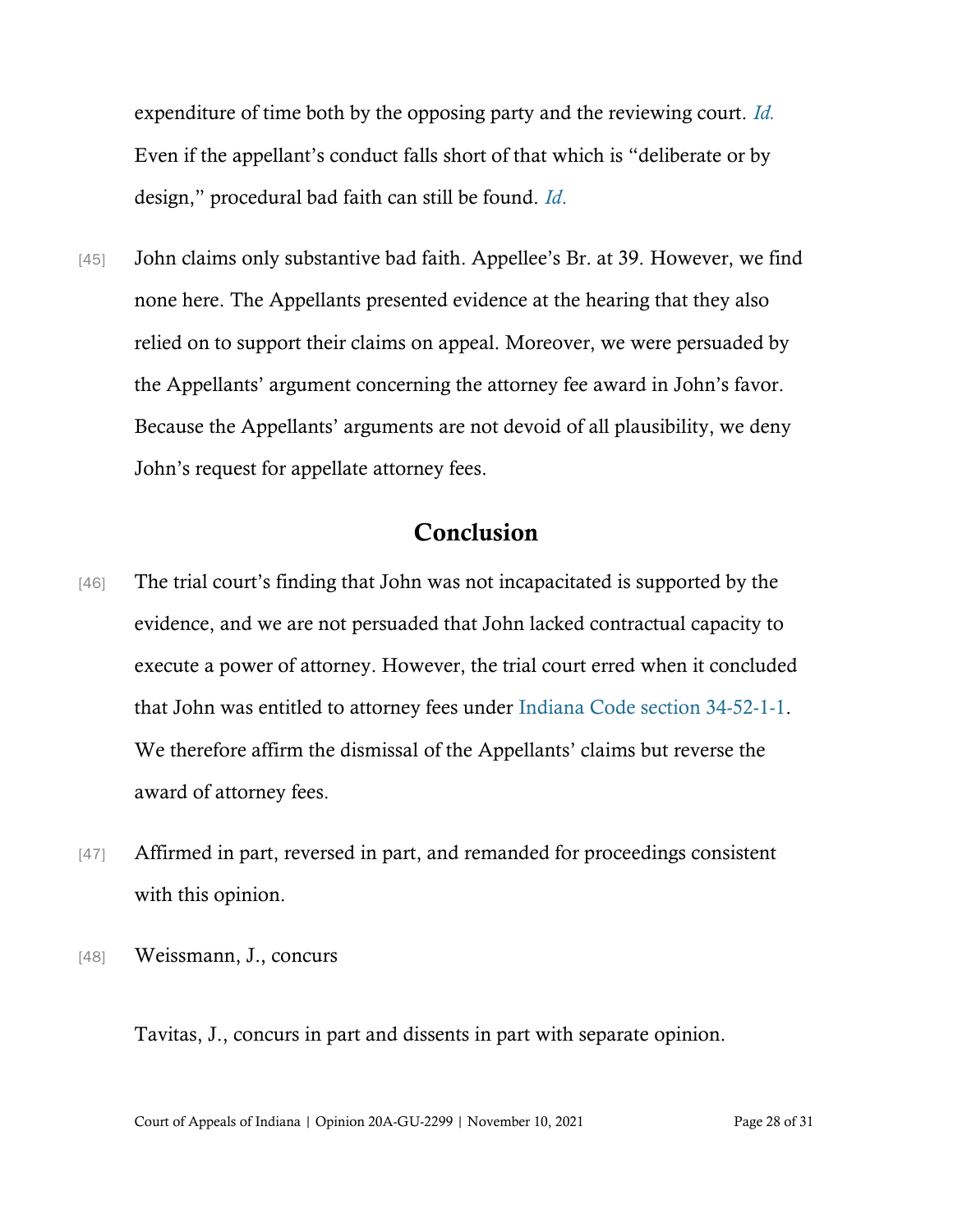#### ATTORNEYS FOR APPELLANTS

Jeffrey B. Kolb Charles E. Traylor Kolb Roellgen & Traylor, LLP Vincennes, Indiana

#### ATTORNEYS FOR APPELLEE

Maurice E. Doll Aaron D. Doll Doll & Sievers Attorneys at Law LLC Vincennes, Indiana

# IN THE COURT OF APPEALS OF INDIANA

Lydia A. Duncan and Donald E. Frederick, *Appellants-Petitioners,* v. John J. Yocum, Jr., *Appellee-Respondent*. November 10, 2021 Court of Appeals Case No. 20A-GU-2299 Appeal from the Gibson Circuit Court The Honorable Jeffrey F. Meade, Judge Trial Court Cause No. 26C01-2009-GU-1024

### Tavitas, Judge, concurring in part and dissenting in part.

[49] I respectfully concur in part and dissent in part. While I concur with the majority with respect to Issues I. and II., I dissent in part as to Issue III., pertaining to whether the trial court erred in awarding attorney fees to John, pursuant to [Indiana Code section 34-52-1-1.](https://www.westlaw.com/Document/N73780500816F11DB8132CD13D2280436/View/FullText.html?transitionType=Default&contextData=(sc.Default)&VR=3.0&RS=da3.0)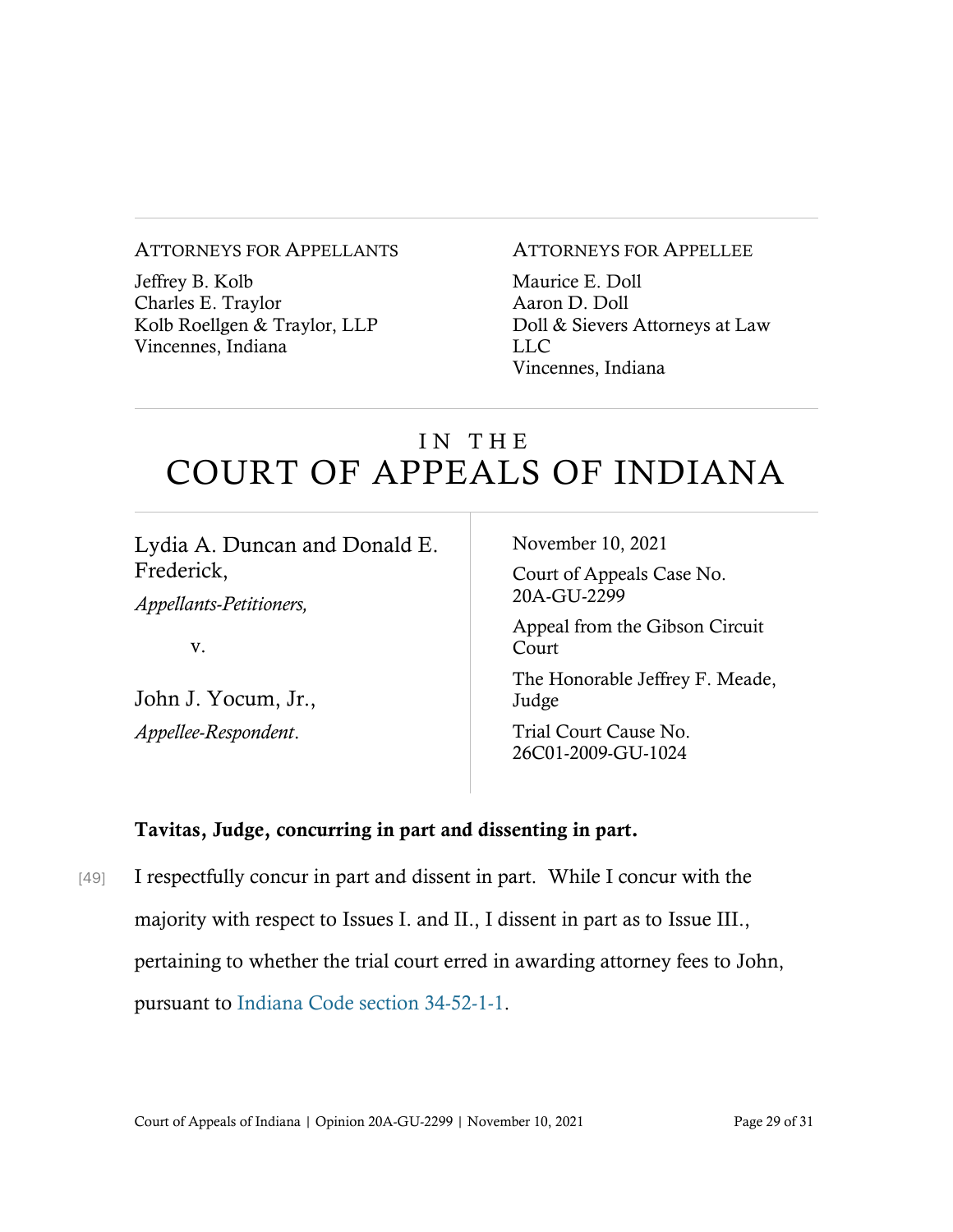[50] I agree with the majority's conclusions that the Appellants possessed standing to file a guardianship petition and that the court erred in concluding otherwise. I find, however, that the trial court made additional findings that support the entry of an attorney fees award. Specifically, the trial court found:

> 15. Due to Lydia's battery "set-up" video, conflict of interest, and breach of her fiduciary duty to John, this guardianship action was litigated in bad faith from the date of filing.

> > \* \* \* \* \*

18. Because Petitioners brought a guardianship action that was frivolous, unreasonable, groundless, and/or litigated the action in bad faith from the date of filing, the Court finds under I.C. § 31- 52-1-1 that Petitioners shall pay John \$71,689.40 [in attorney fees].

Appellant's Conf. App. Vol. II p. 29.

[51] The record clearly reveals that the Appellants undermined and took advantage of John and initiated the guardianship for pecuniary gain. The Appellants filed their petition for guardianship fifteen days after they attempted to have John arrested and involuntarily committed, following the so-called "battery setup[.]" *Id*. John filed his objections to the petition and named another person to serve as his attorney-in-fact. The trial court found "that Lydia and Donald are not qualified persons suitable to serve as John's guardians due to the evidence of their adversarial histories and evidence of Lydia's past breach of her fiduciary relationship with John." *Id*. at 23.